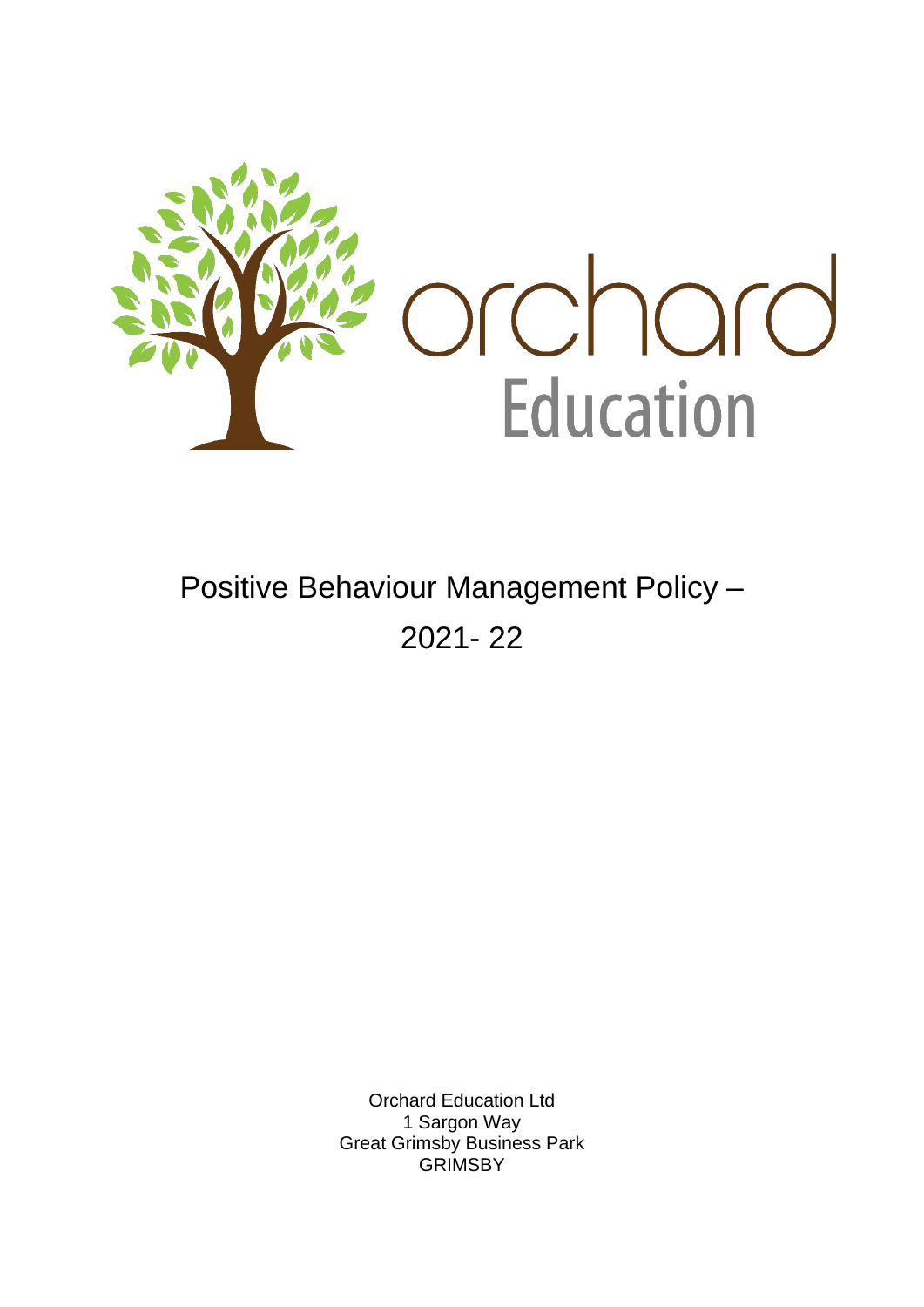# Positive Behaviour Management Policy

In accordance with the DfE advisory document 'behaviour and discipline in schools'. Orchard School have produced a policy and guidance for learners, staff and partner agencies to underpin the School's core beliefs. The Orchard does not believe in applying punitive measures to learners unless they have exhausted other supportive measures that work restoratively to build their understanding and skillset around emotional regulation equipping them for adulthood. Orchard school does not use the word 'behaviour' but rather used the phrase 'negative actions and consequences.' We believe negative actions are a result of undeveloped emotional understanding and ability to regulate before acting in a way deemed inappropriate or negative. We have a duty to support and educate our learners to develop their emotional literacy and awareness of positive strategies they can access to support them in regulating their emotions and making positive choices in school and life.

Orchard Positive Behaviour Management policy will be reviewed at least once per year, be available on the school website (School Information (England) Regulations 2008) and provided to parents where required.

Our policy takes account of:

- a) legislation enacted by the Education Act 2011 which reinforces, supersedes and replaces previous guidance, particularly in relation to:
- b) Education and Inspections Act 2006, Section 93;
- c) Education Act 2002;
- d) Equality Act 2010. Refer to Department of Education guidance January 2016 "Behaviour and discipline in Schools – a guide for head teachers and school staff" for an overview of the powers and duties for school staff

#### **This document is produced in accordance with DfE guidance, 'Behaviour and discipline in schools' 2016**

*At The Orchard, we aim to meet the diverse needs of our learners through the provision of a predictable and safe environment, explicitly founded on nurture and attachment principles, that promotes security through consistent routines, clear boundaries and an unrelenting focus on celebrating, promoting and positively reinforcing good behaviour. Our general approach which we aim to embed throughout the school, centres around an unconditional positive regard for all learners, acknowledging and addressing any inappropriate behaviours which may arise. It is through this learner-centred and inclusive approach that learners will learn to understand, manage and improve their own behaviour, and to build positive relationships with adults and other learners. Consequently, all learners at the school have the right to a recognition of their unique identity and individual consideration of their needs and be treated with respect and dignity and feel valued members of the*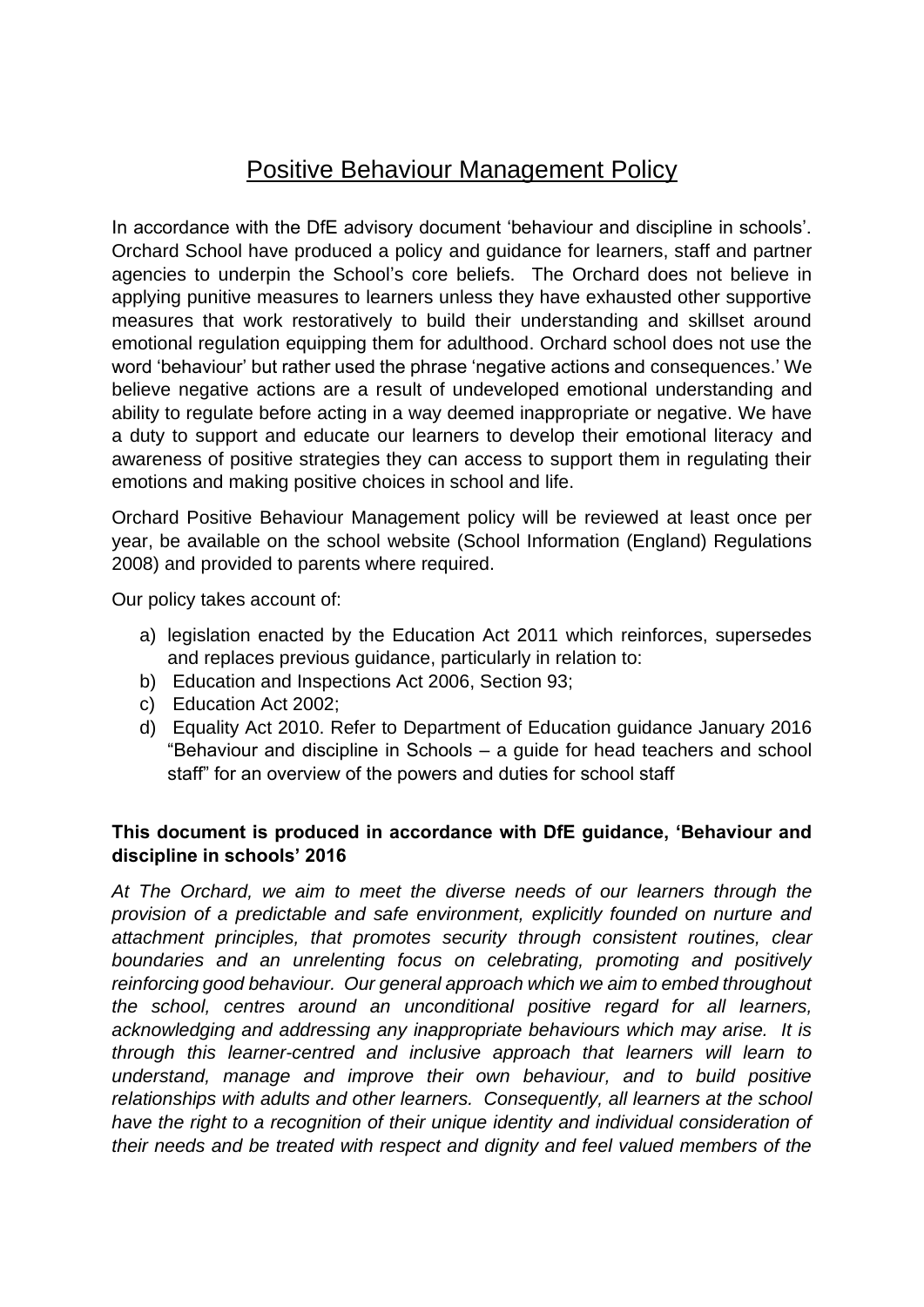#### *learning community Learn and work in a safe environment and be protected from harm, violence, assault and acts of verbal abuse.*

The school recognises that poor behaviour (negative actions) can have wider implications on other learners who attend, so our focus is to make sure that we adopt the principles and recommendations of Charlie Taylor, the governments adviser on behaviour in schools. Core principles of the school include.

- making sure all adults in the room know how to respond to any learners with additional needs.
- ensuring that children receive rewards/praise every time they have earned them and receive staged consequences every time they display negative actions, this is to support long term behaviour change.
- carefully following each stage of the positive behaviour management policy to provide consistency in all learners environments.
- staff are trained in the importance of regulating their own emotional state to remain calm in challenging situations to prevent any further escalation/incidents.

Orchard staff who follow these guidelines will follow a more consistent approach to managing behaviour (negative actions), both in the classroom and around the school. When children know that staff will adhere to the behaviour policy and classroom routines, they feel safer and happier, and their actions will show improvement over time. This can be evidenced through essential school systems.

#### **Key Orchard Principles to help improve school behaviour (working to Taylor principles)**

- Ensure that behaviour policy is clearly understood by all staff, parents and learners.
- Display school guidelines clearly in classes and around the building. Staff and learners should know what they are.
- Display the tariff of consequences and rewards in each class.
- Have a system in place for ensuring that children never miss out on consequences or rewards.
- Ensure that other Senior Leadership Team members are a visible and accessible around the school.
- Check up on learner behaviour (actions) outside the school through regular contact with parents/carers.
- Check the building is clean and well-maintained to create a positive learning environment.
- Ensure that staff praise good behaviour (positive actions) and work consistently.
- Ensure that staff understand special needs of learners through internal and external specialist training.
- Put in place suitable emotional support plans for all learners that display challenging behaviour/negative actions.
- Parents Build positive relationships with all parents to create a cohesive approach in developing each learner.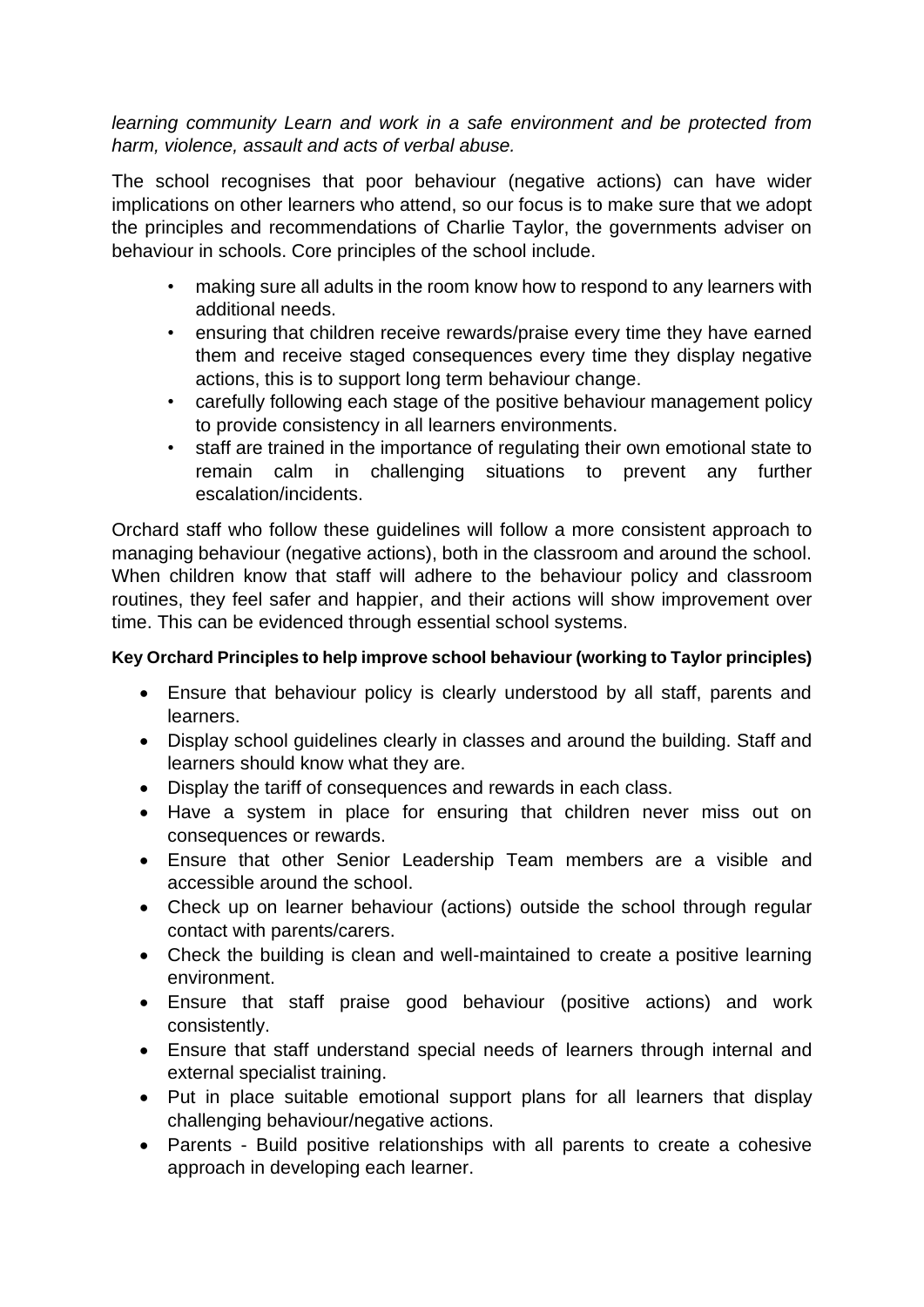- Staff to identify changes in a learner's emotional state that could indicate support needed in the home and work positively with the schools welfare team to support families.
- Meet and greet learners when they come into the classroom to create a positive environment and model positive relationship building.
- Have a clear and consistent system in place to follow through with all consequences that is easily accessible in language and infrastructure for learners and staff.
- Have a visual and accessible timetable on the wall of each classroom.
- Follow the school positive behaviour management policy.
- Ensure that all resources are prepared in advance to create a consistent environment and support any additional needs of the learners.
- Praise the behaviour (actions) you want to see more of. Praise children for making good choices rather than only highlighting negative actions. This encourages learners to make positive choices through reinforcement in both school and life.
- Learners Involve learners in the creating class and school routines by giving them a voice they will become a key part in their own development.
- Parents/carers Give feedback to parents/carers about their child's actions let them know about the good days as well as the bad ones to build positive relationships with all key stakeholders in learners lives.

#### **Continual Positive Reinforcement**

Each member of staff within Orchard is encouraged to use their own interpretation of positive reinforcement in order to maintain a natural and friendly relationship with learners by giving staff the opportunity to embrace their own personalities in line with this policy. Training and guidance is given to all staff across the school and is role modelled daily how to build meaningful relationships with learners.

#### **Informal rewards include**:

- Smiles/positive eye contact/gestures.
- Targeted praise statements to the learner or groups of learners.
- Peer group praise, both spontaneous and planned.
- Direct positive praise home to parents.
- Additional responsibilities given and earned.
- Sharing good work and positive actions with peers/adults/senior staff.
- Written comments on work/in books, WWW & EBI.
- Displaying good work.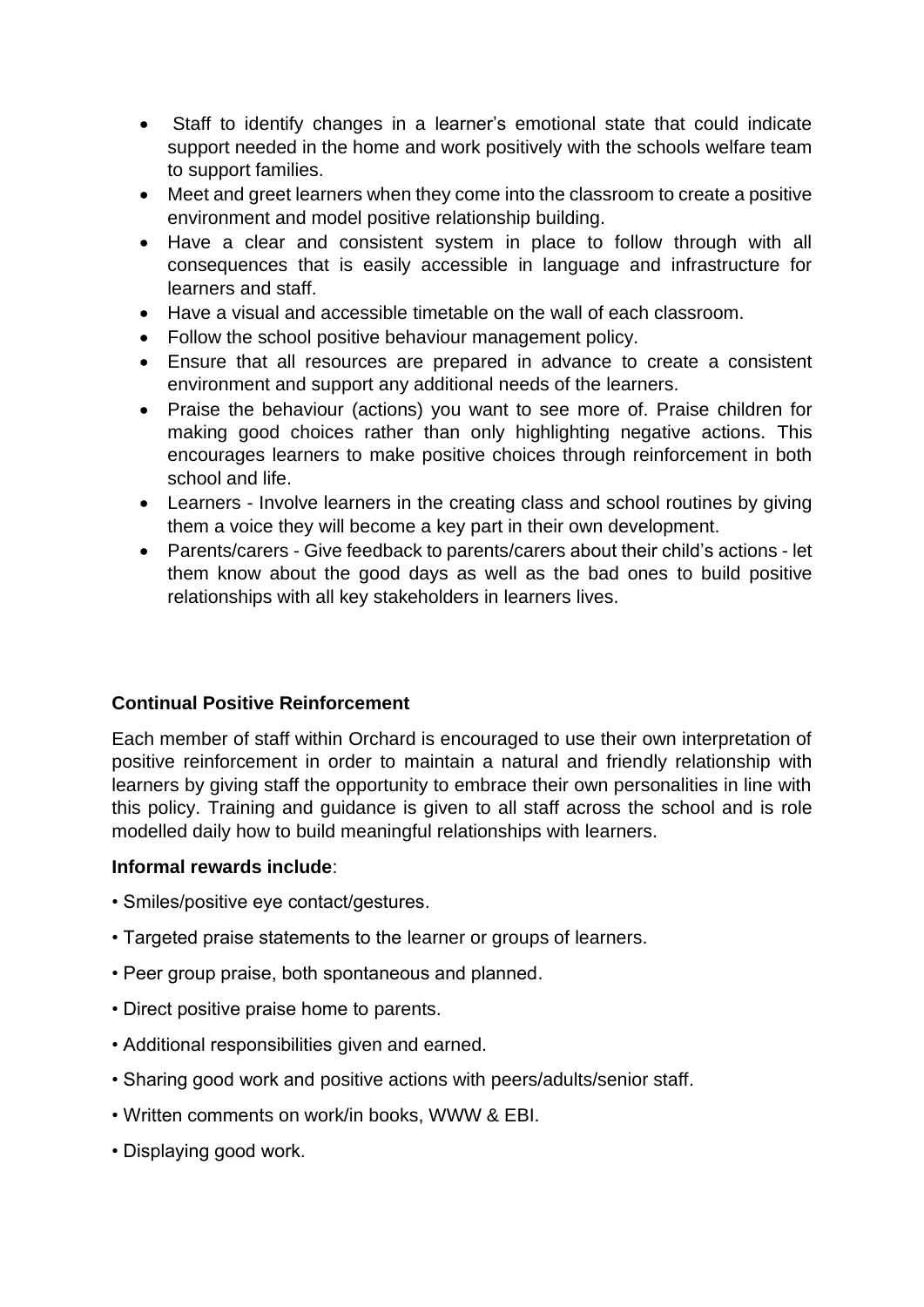- Work towards an activity chosen by the learner.
- Recognition and celebration of learning.
	- Spontaneous positive post cards sent home to parents detailing achievements.
	- Praise given from SMT/SLT to learners.
	- Praise and sharing of positive actions on the schools social media and website (if consent given).
	- Hand shakes, high fives and fist pumps depending on their social skills level and personality.

#### **Formal rewards**

Formal rewards are targeted and individualised according to learners age, need and personal interests and is celebrated with the peers and the whole school as appropriate

- certificate presentations in ceremonies for progress.
- A focus on restorative approaches to addressing and changing negative behaviour (negative actions) before punitive action to allow emotional development and long term behaviour change.
- Access to the school's social academic reward programme.
- Access to extracurricular activities.
- Access to pupil premium rewards.
- Access to school's internal reward programme (5 steps to success)
- Access to enhanced break time opportunities.
- Learners have the opportunity to receive golden tickets to enable them to purchase positive rewards.
- Access to a breakfast morning with the Principal or member of the SLT/SMT.
- Individual presentations of success delivered to parents/carers at formal parents' days.
- Certification for excelling in academics.
- Access to school sports and extracurricular teams.
- Access to the school transportation system.
- The ability to be a key member of the schools student council, as voted for by classroom peers.

#### **Consistency**

Consistency of praise and appropriate challenge is essential in giving both learners and staff an understanding of how learners should perform on a daily basis. Clear definitions and sharing of best practice are important in making sure the school's vision is shared between, learners, staff, partner agencies and parents/guardians. All learners need to be aware of the expectations and consequences of meeting or not meeting rules guidelines around positive behaviour management.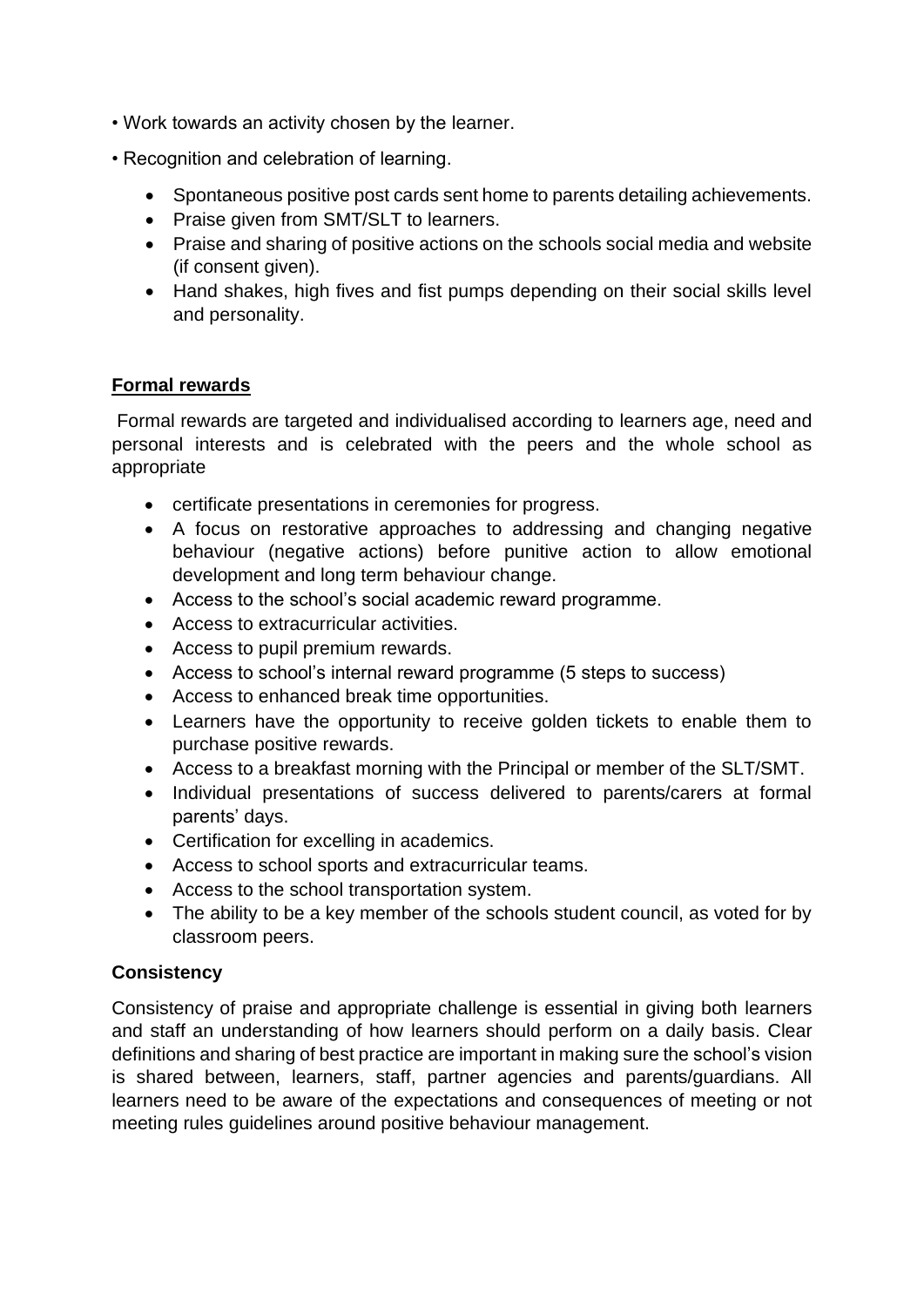#### **Informal consequences may include:**

- Use of planned ignoring, where appropriate.
- Use of another member of staff/SLT/Care Team/Safe Face to support the use of the schools restorative ethos.
- Verbal warnings and reminders of expectation using appropriate tone of voice, for example, a low, calm, non-threatening tone.
- Loss of privileges or rewards. (consequences)
- Restorative conversations and discussions (circle time).
- Temporary withdrawal from the learning environment/working with another support/tutor or a temporary step out to another centre.
- Completing reflective think sheets to explore thoughts, feelings and solutions around potential negative actions. (see appendix C)
- Use of the safe places to support emotional regulation and reflection time.

#### **Formal consequences are implemented following due consideration of any incident and the learner's age and needs:**

- Loss of attitude or work points.
- Agreed withdrawal of privilege (in accordance with consequence list).
- Meeting with the Centre manager/parents/partner agencies.
- Restorative methods Repairing damage, writing letters of apology, verbal apology, reflective think sheets.
- Referral to care team for therapeutic interventions.
- Continuous negative actions will result in the learner receiving an increased pyramid score which will result in SMT/SLT action.
- AAA (Acceptable actions agreement) will be considered and involve parents/carers/partner agencies. (See appendix D).
- Exclusion: The use of fixed term exclusion (as a last resort).
- Loss of privilege in line with the schools 5 step to success programme.
- Loss of break time to support reflection.
- Loss of access to social academic reward programme.
- Formal performance meeting with member of SLT.

#### **Bullying**

The Orchard School understand that bullying can make a significant impact in the development of a learner and can also impact further on them in later life. Bullying goes against our own core values of promoting positive relationships and supporting others and we will always look to challenge bullying in whatever form it might take. At the Orchard we take a no tolerance approach to bullying. **Orchard Bullying Policy**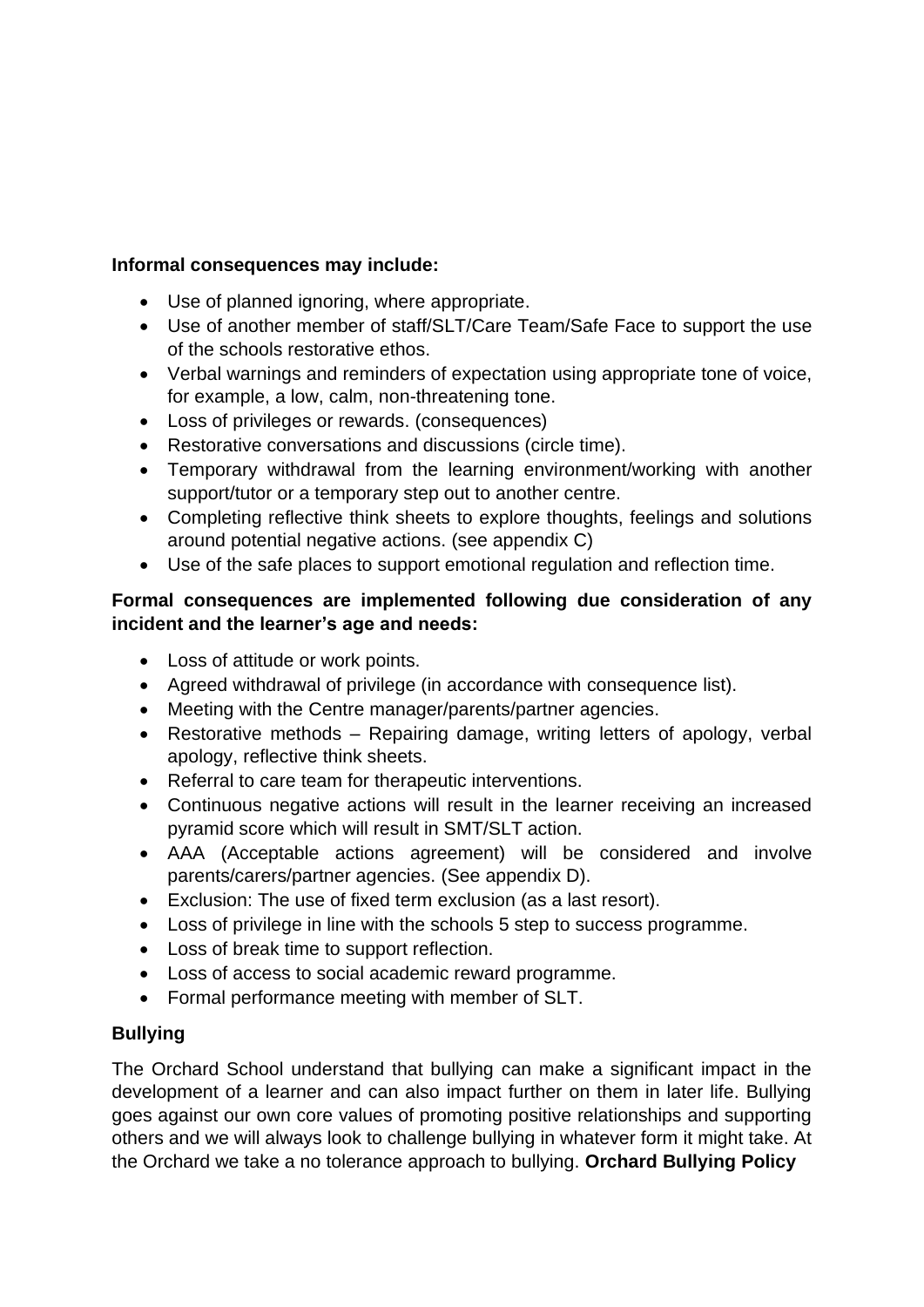#### **Emotional Support Plans**

The school adopt an Emotional Support Plan (ESP – appendix B) to replace a conventional behaviour management plan used in most schools and academies, for each learner who attends the school. This document explores and records the specific actions carried out by learners when in an emotionally unregulated state resulting in negative actions.

The aim of this document is to explore the root cause analysis of why any learner has carried out a negative action due to a change in their environment, resulting in them becoming emotionally heightened. If staff support learners to understand why they have performed in a negative way and give them the supportive strategies that both they can carry out and we can support with, we have a greater chance of creating a more emotionally regulated young person.

This document is drawn up in partnership with the learner, tutor, support and the SMT in order to work cohesively to support/meet all learners emotional and educational needs. Also, to give them the understanding and strategies they have access to daily across all environments within the school. This is a 'Live' document that should be developed, reviewed and adapted throughout the learner's time at Orchard. This document is supported by the school's full time emotional therapist who works with any high profile emotional disclosures, for example self-harm, thoughts or actions.

The emotional support plan gives an overall picture of the learners needs and provides staff with a format to offer help, support and choices to a learner when they are in need. Choices are like forks in a path, one route leads to aggression and the others lead to other positive pathways, the more forks there are in a path, the more opportunities there are to diffuse a situation. The more choices a member of staff can offer a student without overloading them, the more opportunities there are to calmly resolve a situation.

#### **Safe Faces/Safe Places/ Safe activities**

Building relationships is a key part of the development of learning and support for learners within the school. By having positive relationships with staff, we can help learners work through any issues that may arise by offering a supportive approach to their individual need.

Safe faces are learner nominated key members of staff who learners feel they have the best relationship with and can support them if they are feeling unhappy, anxious, if they are emotionally challenged or in crisis. Each learner will nominate up to 3 safe faces within the school and if required the learner can have access to these staff where practicable. We recognise that sometimes this may not be available all of the time so work with 3 'safe faces' for each learner. We will also record 3 'safe places'. An environment where the learner feels most safe and where they are more likely to be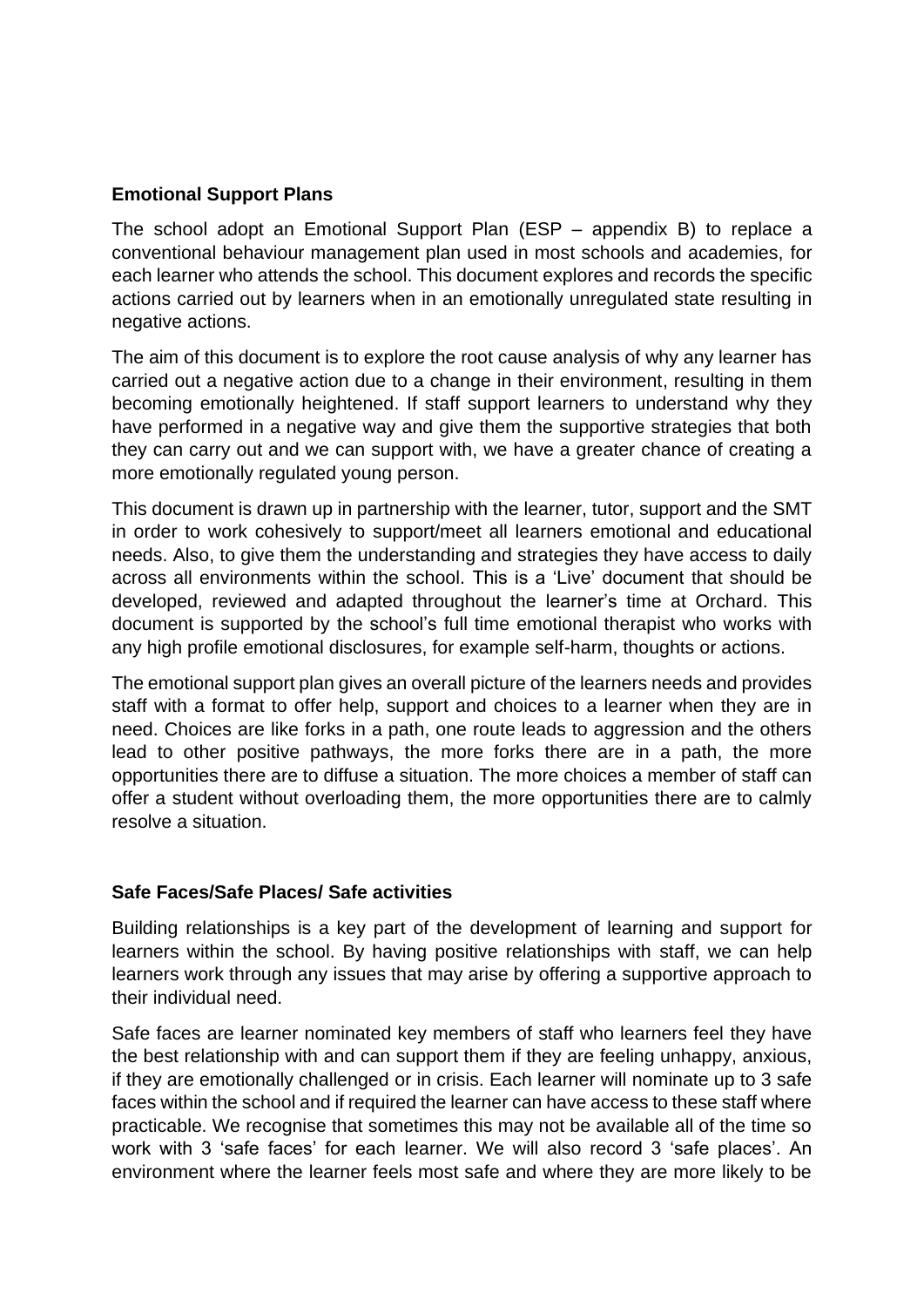able to regulate their emotions. Safe activities are also chosen by the learners as activities they may participate in that will support them in regulating their emotions where appropriate.

#### **Myspace**

Time out can be a very effective way in which we can support a learner. When used positively it can help reduce anxiety, aid communication and be an area in which a learner can feel supported away from the classroom. If required a learner can access this safe place (Myspace Room), where they can access time out and spend time with supportive elements of the care team or nominated safe face staff**.** Activities designed to support learners in distress are accessible in this room.

#### **Searching of Learners**

The school reserves the right to search learners prior to entering the school or at appropriate times should the need arise. Any search for weapon or prohibited items must be done in accordance with policy, respecting the lawful rights of the learners. Any refusal to search would see the learners refused entry to the school or sent home.

'Teachers can only undertake a search without consent if they have reasonable grounds for suspecting that a learner may have in his or her possession a prohibited item. The teacher must decide in each case what constitutes reasonable grounds for suspicion. For example, they may have heard other learners talking about the item or they might notice a learner behaving in a way that causes them to suspect that the learner is concealing a prohibited item.' (Searching, Screening and confiscation, 2018). Should any search take place this should always be done with somebody else present, and a note made on CPOMS.

#### **Confiscation of inappropriate items**

There are two sets of legal provisions which enable school staff to confiscate items from learners:

- The general power to discipline enables a member of staff to confiscate, retain or dispose of a learner's property as a punishment, so long as it is reasonable in the circumstances. The law protects them from liability for damage to, or loss of, any confiscated items provided they have acted lawfully.
- Power to search without consent for "prohibited items" including:
- knives and weapons
- alcohol
- illegal drugs
- stolen items
- tobacco and cigarette papers
- fireworks
- pornographic images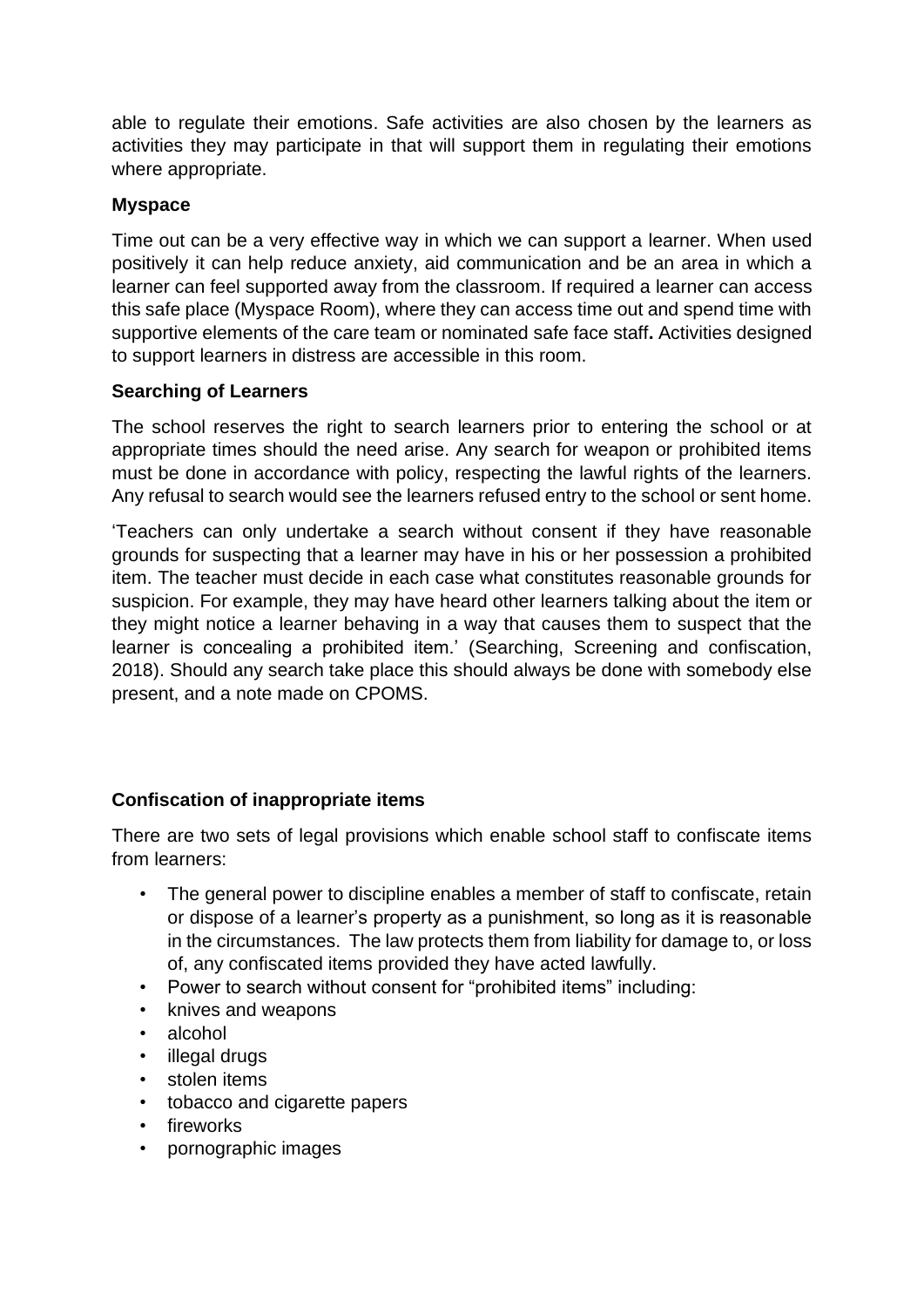- any article that has been or is likely to be used to commit an offence, cause personal injury or damage to property; and
- any item banned by the school rules which has been identified in the rules as an item which may be searched for.

You must be the same sex as the learner being searched; and there must be a witness (also a staff member) and, if possible, they should be the same sex as the learner being searched.

There is a limited exception to this rule. You can carry out a search of a learner of the opposite sex to you and / or without a witness present, but only where you reasonably believe that there is a risk that serious harm will be caused to a person if you do not conduct the search immediately and where it is not reasonably practicable to summon another member of staff.

#### **Mobile Phones**

Mobile phones are prohibited on the school site. There may be times when learners are found with mobile phones in their possession and if this occurs they will be required to hand this in to school staff where it will be stored safely until the end of the school day. If a learner refuses to hand in their phone, then efforts must be made to work on compliance and in worst cases parents will be called to pick up the mobile phone from school. If a learner fails to comply, and the school does not let the learner in, the school has not excluded the learner and the learner's absence should be treated as unauthorised. The learner should comply with the rules and attend.

#### **Screening**

What the law allows:

- Schools can require learners to undergo screening by a walk-through or handheld metal detector (arch or wand) even if they do not suspect them of having a weapon and without the consent of the learners.
- Schools' statutory power to make rules on learner behaviour and their duty as an employer to manage the safety of staff, learners and visitors enables them to impose a requirement that learners undergo screening.
- Any member of school staff can screen learners.
- If a learner refuses to be screened, the school may refuse to have the learner on the premises. Health and safety legislation require a school to be managed in a way which does not expose learners or staff to risks to their health and safety and this would include making reasonable rules as a condition of admittance.
- If a learner fails to comply, and the school does not let the learner in, the school has not excluded the learner and the learner's absence should be treated as unauthorised. The learner should comply with the rules and attend.
- This type of screening, without physical contact, is not subject to the same conditions as apply to the powers to search without consent.

#### **Physical intervention**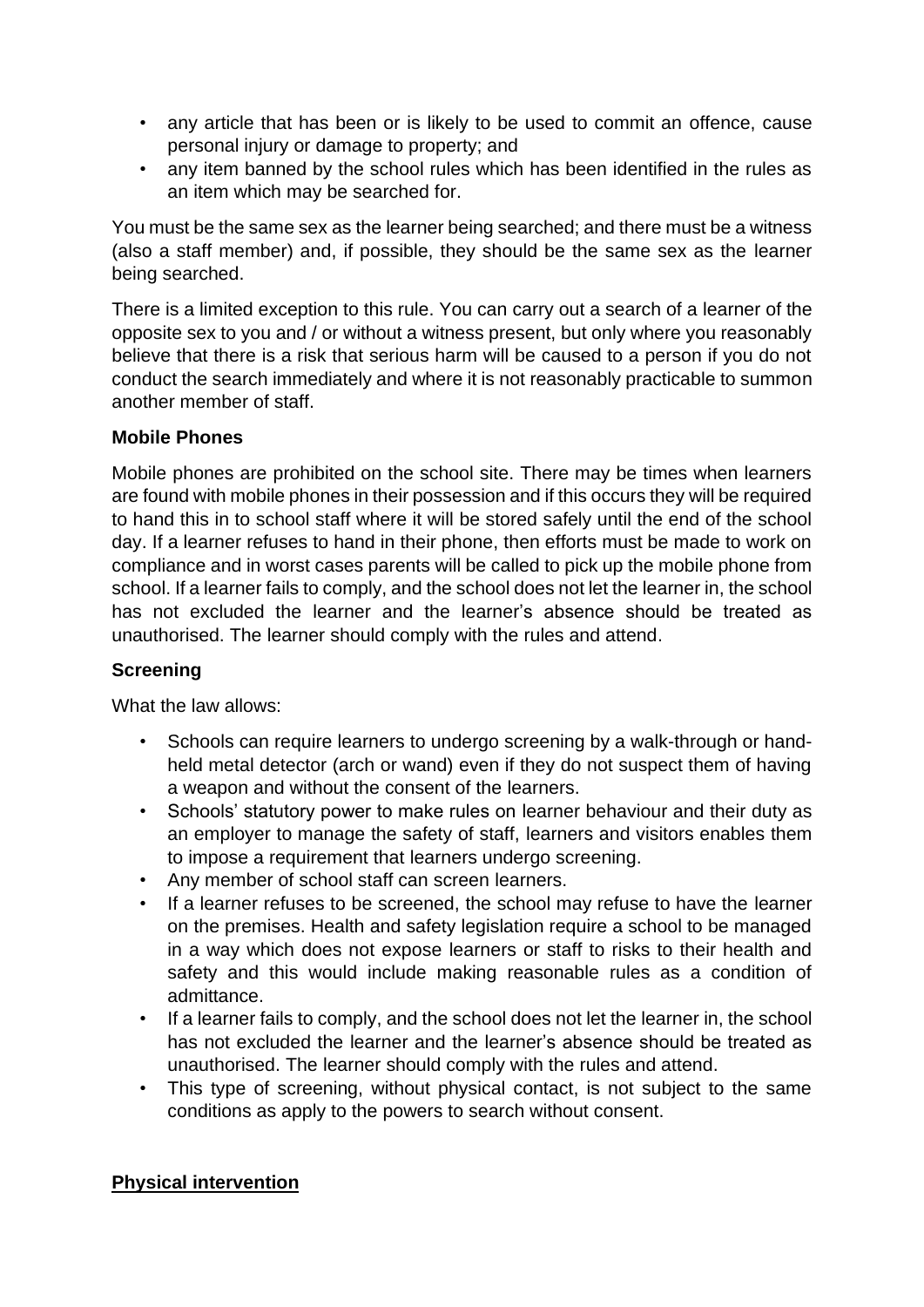We strive to create a safe learning environment, promote positive behaviours, and minimise the risk of incidents that may require consequences. The use of Team Teach techniques is our method for reducing the risks presented by challenging behaviours – all staff are trained in skills to support them diffuse and de-escalate potentially challenging situations and promote positive alternatives. Although every effort is made to reduce risk and de-escalate challenging situations, in exceptional circumstances, trained staff may need to use reasonable and proportionate Team Teach handling techniques. (reference should be made to Physical Intervention policy)

There is no legal definition of when it is reasonable to use force. In order to be judged lawful, the force would need to be in proportion to the consequences it is intended to prevent. The degree of force should be the minimum needed to achieve the desired result. It is always unlawful to use force as a punishment. Physical intervention should be a last resort to be used when all other de-escalation strategies have been tried and failed.

The school employs a Team Teach Instructor who will review all areas of Team Teach Policy and Procedure. They will also review any physical intervention in the school.

#### **Use of specialist support**

School recognises that in some instances further support may be required for our learners that requires specialist intervention, such as outside agency support. School makes sure these areas are covered wherever possible.

**Education Psychologist** – We have a service level agreement with the local authority to provide educational psychologist support. Our assigned E.P. will support all learners in the school who require specialist assessment and support. This service is key when assessing new behaviours and actions not already linked to a learner's primary need. Having an independent assess and review from the Local Authority promotes great partnership working in meeting the needs of all learners at the Orchard.

**Fortis Therapy** – Orchard School uses 'an independent specialist for counselling support' to work directly/indirectly with the learners and support the staff where required. Fortis can be very useful in providing an 'independent perspective' when supporting learners. It is very important that learners understand emotions and are offered opportunities to help improve the regulation of their emotions.

#### **Therapeutic Interventions**

As a specialist SEMH school that has the ability to cater for other additional needs, we offer additional methods in helping learners regulate emotions and improve their knowledge around motional management. School have a large proportion of staff trained in cognitive behaviour therapy, Lego therapy, play therapy, emotional literacy and incorporate the 'Alex Kelly Talk about' approach in supporting learners in their emotional development. Orchard believes strongly that the use of all of these interventions are instrumental in ensuring learners are developing the skills that they need to positively impact on their actions, not just in school but in life.

#### **Compass Go**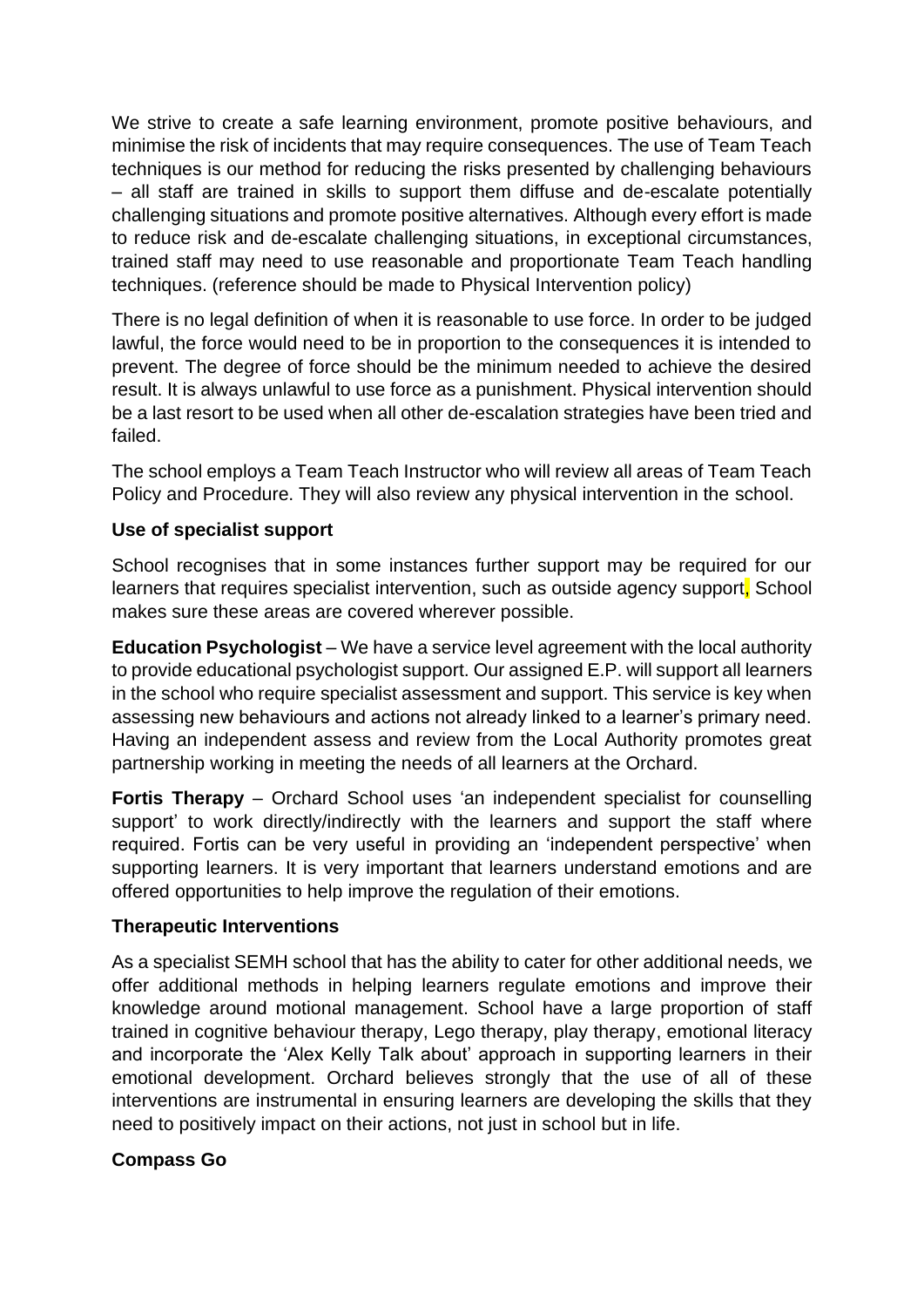The Orchard have an allocated worker from Compass Go that can support staff and learners in providing mental health support.

#### **Care Team**

Our 'care teams' work on each school site and are made up of key members of staff who have upheld consistently high standards and developed a 'best practice' approach in working with emotionally challenged learners. Where necessary the care team will support a learner away from the classroom, which can give them time to regulate emotions and limit the impact of any behaviour (actions) that other learners might observe.

The care team meets daily and reflects on the needs of learners. The care team review what support a learner has had and anticipate any further ongoing support a learner may need. Where applicable this is also added to Emotional Support Plans.

The care team provide a daily update in order to effectively communicate any information that might be helpful in supporting learners.

#### **Supporting Our Staff**

Working in an environment that can sometimes be challenging can be stressful. As such we like to make sure that staff are supported in all possible situations and outcomes. The senior leadership team play a big part in managing behaviour and will be available whenever possible to support staff and deal with negative actions.

In order to promote and support appropriate behaviour, (actions) the school is committed to ensuring that staff to learner ratios are kept as high as possible. However, there may be occasions when staff working with learners feel they require additional help and support, over and above the classroom team. In these cases:

On hearing a call for support – all available staff will come directly to where support has been requested or make sure other support is made aware

- The use of 2-way radio to call for help or assistance
- The use of 'care team' to give an alternate viewpoint/support/challenge
- CCTV in all areas of the school to protect staff and learners

CPD and sharing of best practice – The school will meet weekly with support staff to discuss incidents of the previous week, potential issues and to upskill staff regarding policy, further training or assistance or the sharing of best practice.

SMT provide daily de-briefing opportunities to allow discussion of any incidents that occur, this ensures that everyone is fully appraised of the supportive actions that follow.

Senior Leadership have an 'open-door policy' (see policy for full details) which encourages the flow of information and can highlight areas of support or where improvements can be made.

#### **Restorative Practices**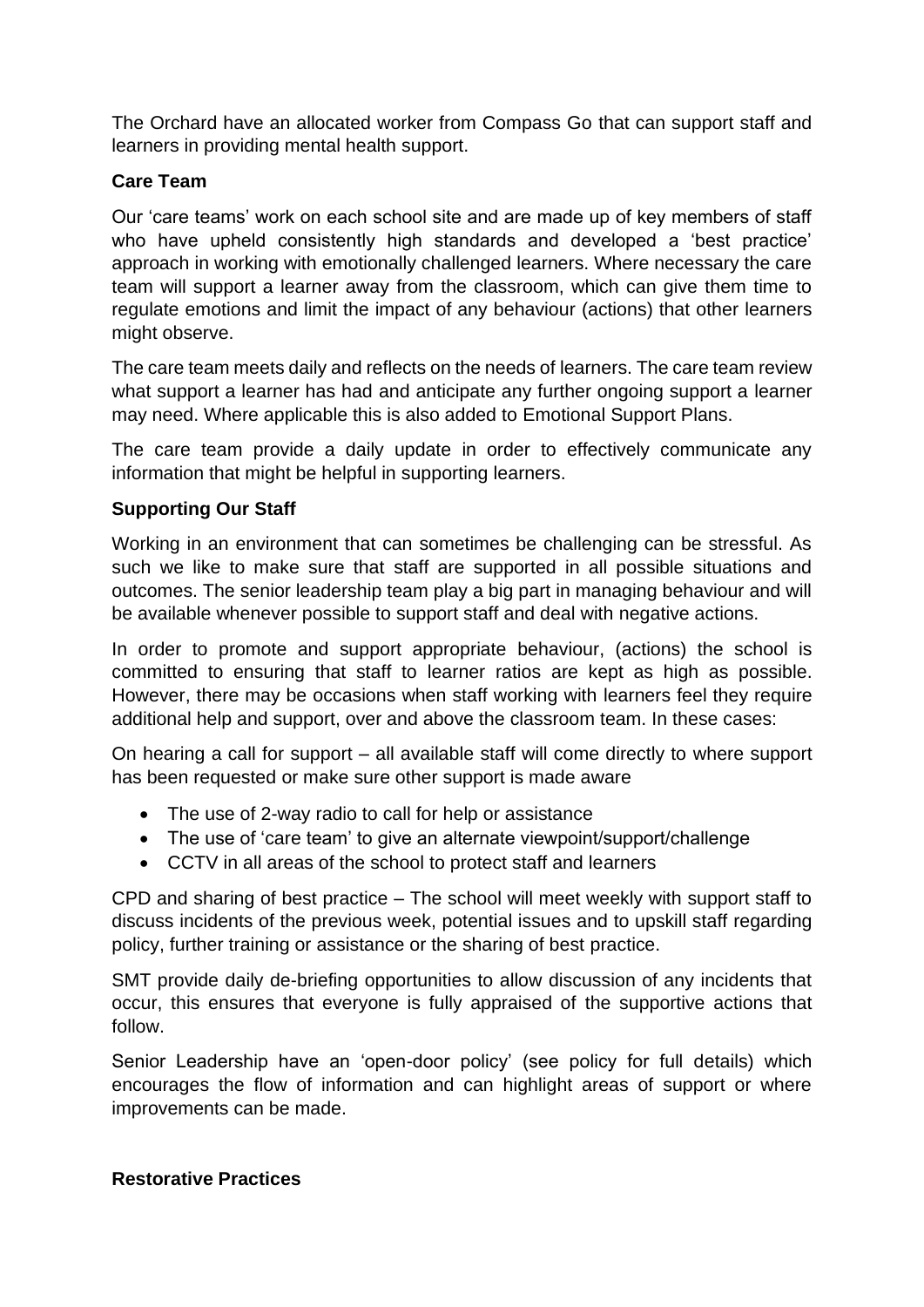Wherever possible the school will adopt a restorative approach when challenging or applying consequences as a result of negative actions.

Restorative practice is a set of principles and practice that encourages children to take responsibility for their actions by thinking through the causes and the impact their responses might have on the people around them.

Restorative practice involves helping the child think through their actions, its consequences and what they can do to make it better.

'It's all about developing, maintaining and repairing relationships, building a community based around empathy and self-learning, where children take responsibility for their behaviour,'

#### **How do The Orchard implement restorative practices?**

Restorative practices centre around a set of key questions that help children think about their actions and understand how they can correct it: The school can work through key questions to aid the restorative approach.

- What happened?
- What were you thinking and feeling at the time?
- What have you thought about it since?
- Who has been affected and in what way?
- How could things have been done differently?
- What do you think needs to happen to make things right?

The Orchard have developed a restorative reflective think sheets that explores these questions and identifies key areas for support and positive change. This will support our learners with developing their understanding of the impact their actions can have on themselves and others.

#### **Restorative Reintegration Conferences**

In the extreme circumstance where a learner has received a fixed term exclusion due to their actions, a restorative reintegration conference will be held with a member of the senior management team, the learner, and their parents/carers.

The learner will receive alongside their letter of exclusion a reflective think sheet to attach and complete at home to give a starting point of discussion.

The conference aims explore the incident and answer the restorative questions highlighted above. The reintegration minutes will be stored in their individual learner file and will highlight any actions that come from the meeting.

#### **Parental Involvement**

Parents can play a significant role in making sure that the school principles of behaviour and policy are upheld cohesively. Tutors will have the ability to contact directly and the lines of communication to the school will be open at all times including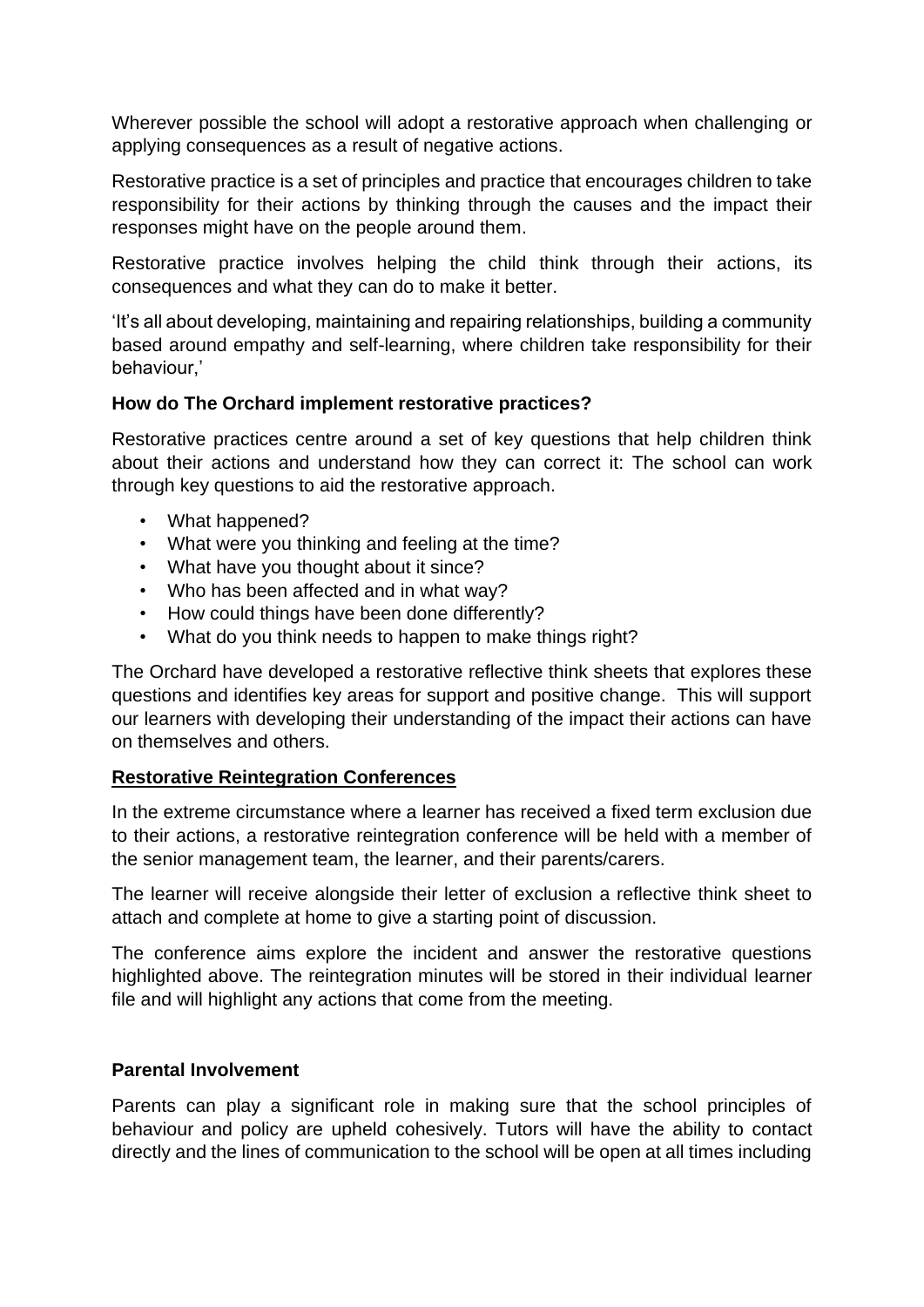'out of school hours through the schools welfare team' support by the senior leadership team.

Parents/Carers are encouraged to support the school and work in partnership to get the very best outcomes for their child.

Parents will be invited into the school regularly to discuss learner progress with tutors.

Use of single assessment/Early Intervention – School will take a lead role in supporting parents with issues outside of the school and will be a conduit to getting increased help and support from outside agencies.

Receipt of daily logs – Parents are provided with 'daily logs' with detailed summary of learner's behaviour and engagement within the school (issued every half term period via email/post).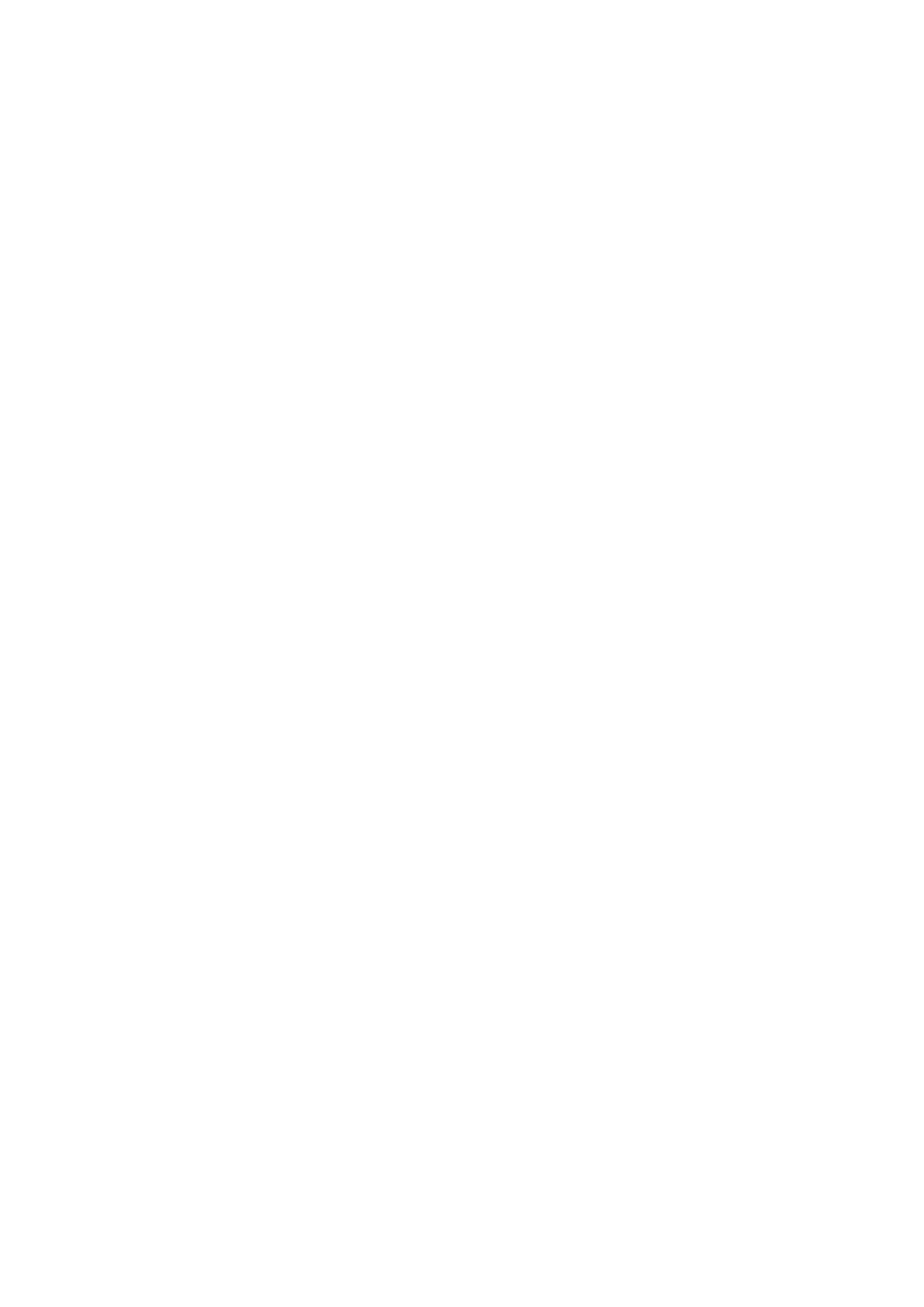## Appendix A

# **Consequence List**

| <b>Actions</b>                                            | Consequence(s)                                                                                                             | <b>Further action</b>                                                                                                                          |
|-----------------------------------------------------------|----------------------------------------------------------------------------------------------------------------------------|------------------------------------------------------------------------------------------------------------------------------------------------|
| <b>Positive engagement in</b><br>activity                 | <b>Verbal Praise</b>                                                                                                       | <b>Endorsed on daily log</b>                                                                                                                   |
| <b>Positive engagement in lesson</b>                      | <b>Verbal Praise</b><br><b>Reward Ticket (treat)</b>                                                                       | <b>Endorsed on daily log</b>                                                                                                                   |
| <b>Positive school day</b>                                | <b>Verbal Praise</b><br><b>Reward Ticket (treat)</b>                                                                       | <b>Sharing with other staff</b><br><b>Phone call home</b>                                                                                      |
| <b>Positive School Week &amp; Green</b><br><b>Tracker</b> | <b>Verbal Praise</b><br><b>Management Praise</b><br><b>Reward Ticket</b><br><b>Certificate</b>                             | <b>Access to academic reward</b>                                                                                                               |
| <b>Positive School Term</b>                               | <b>Verbal Praise</b><br><b>Green Tracker (potentially)</b><br><b>Certificates</b><br><b>Written Praise</b>                 | <b>Sharing with parents</b><br><b>Access to end of term reward</b><br><b>SLT Praise and feedback</b>                                           |
| <b>Positive School Year</b>                               | <b>Verbal Praise</b><br><b>Management Praise</b><br><b>Reward Ticket</b><br><b>Certificate</b>                             | <b>Sharing with parents</b><br>Access to end of year reward<br><b>SLT Praise and feedback</b><br><b>End of year certificates and</b><br>awards |
| <b>Friday Catch Up</b>                                    | <b>Verbal Praise</b><br><b>Leisure Time</b>                                                                                | <b>Access to internal reward</b><br>(butty box)                                                                                                |
| <b>Good Weekly Attendance</b>                             | <b>Praise</b><br><b>Positive Attendance</b>                                                                                | <b>Entrance to the weekly draw</b>                                                                                                             |
| <b>Completing homework</b>                                | <b>Praise</b><br><b>Green Tracker</b>                                                                                      | <b>Entrance to the homework</b><br>draw                                                                                                        |
| <b>Action</b>                                             | Consequence(S)                                                                                                             | <b>Further action</b>                                                                                                                          |
| <b>Swearing</b>                                           | <b>Verbal advice</b><br><b>Removal from class (with</b><br>discussion with tutor or<br>support at break or lunch<br>time)  | <b>Meet with head for review</b>                                                                                                               |
| <b>Bad Language</b>                                       | <b>Verbal advice</b><br><b>Removal from class (resulting</b><br>in break or lunchtime<br>discussion with<br>tutor/support) | <b>Inform parents</b>                                                                                                                          |
| <b>Refusal to hand in phone</b>                           | <b>Verbal advice</b>                                                                                                       | <b>Inform parents</b>                                                                                                                          |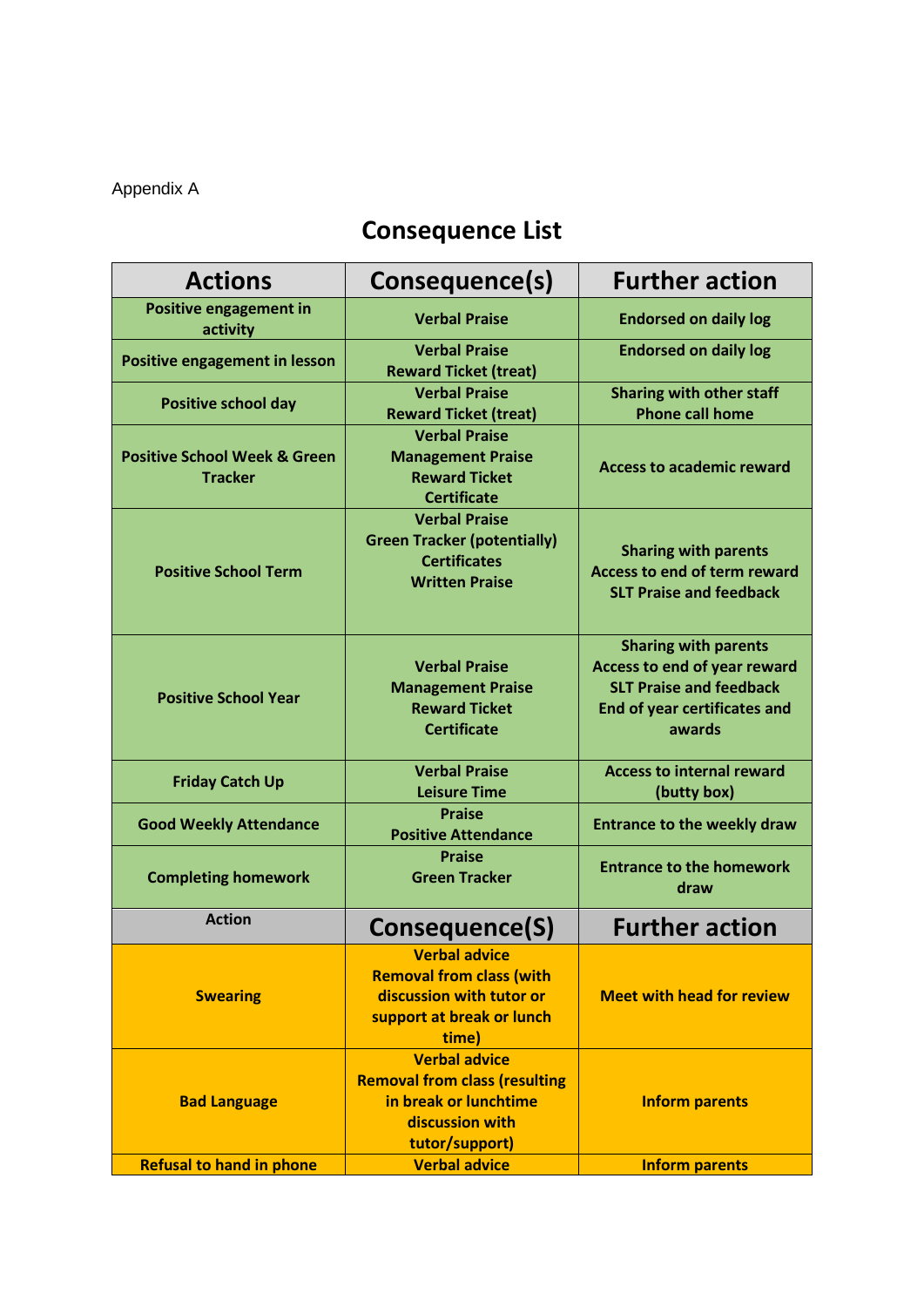|                                                            | <b>Removal from class</b><br><b>Send home</b>                                                                                                                                               |                                                                                                                                                                                                                                       |
|------------------------------------------------------------|---------------------------------------------------------------------------------------------------------------------------------------------------------------------------------------------|---------------------------------------------------------------------------------------------------------------------------------------------------------------------------------------------------------------------------------------|
| <b>Refusal to complete work</b>                            | <b>Verbal advice</b><br><b>Removal from class</b>                                                                                                                                           | <b>Inform activity</b><br><b>Catch up</b>                                                                                                                                                                                             |
| <b>Classroom disruption</b>                                | <b>Additional support offered</b><br><b>Verbal advice</b><br><b>Removal from class (with</b><br>discussion with tutor or<br>support at break or lunch<br>time)<br><b>De-escalation room</b> | <b>Outside activity suspended</b><br><b>Inform parents</b><br><b>Time out</b>                                                                                                                                                         |
| <b>Failure to meet appointment</b><br>(YOS/Foundations/SS) | <b>Verbal advice</b>                                                                                                                                                                        | <b>Work to find out reasons for</b><br>appointment missed<br><b>Inform parents</b>                                                                                                                                                    |
| <b>Verbal threats</b>                                      | <b>Verbal advice</b><br><b>Removal from class (resulting</b><br>in break or lunchtime<br>discussion with<br>tutor/support)                                                                  | <b>Inform parents</b>                                                                                                                                                                                                                 |
| <b>Action</b>                                              | Consequence(s)                                                                                                                                                                              | <b>Further action</b>                                                                                                                                                                                                                 |
| <b>Damage to property</b>                                  | <b>Verbal advice</b><br>1-3 day exclusion                                                                                                                                                   | <b>Inform/invoice parents</b><br><b>Inform Police</b><br><b>Deduct from activities fund</b><br><b>Apply 30 minute intervention</b><br>related to the definition of<br>crime<br><b>Inform parents</b>                                  |
| <b>Assault on learners or staff</b>                        | <b>Exclusion 1-3 days</b><br><b>Permanent exclusion</b>                                                                                                                                     | <b>Inform Police</b><br><b>Inform SMT</b><br><b>Review on CCTV</b><br><b>Apply 30 minute intervention</b><br>related to behaviour                                                                                                     |
| <b>Bullying</b>                                            | <b>Verbal advice</b><br>1-3 day exclusion<br><b>Permanent exclusion</b>                                                                                                                     | <b>Inform parents</b><br><b>Inform Police</b><br><b>Inform SMT</b><br><b>Apply 30 minute intervention</b><br>related to Bullying<br><b>Review the bullying policy</b><br>with learner                                                 |
| <b>Possession of controlled</b><br>substance               | <b>Send home</b><br>1-3 day exclusion                                                                                                                                                       | <b>Seize property, exhibit and</b><br>store in secure location<br><b>Inform parents</b><br><b>Inform Police</b><br><b>Offer foundation Support</b><br><b>Apply 30 minute intervention</b><br>related to drug use<br><b>Inform SMT</b> |
| <b>Disruption on transport</b>                             | <b>Verbal advice</b><br><b>Exclusion 1-3 days</b>                                                                                                                                           | <b>Inform parents</b><br><b>Transport suspended</b>                                                                                                                                                                                   |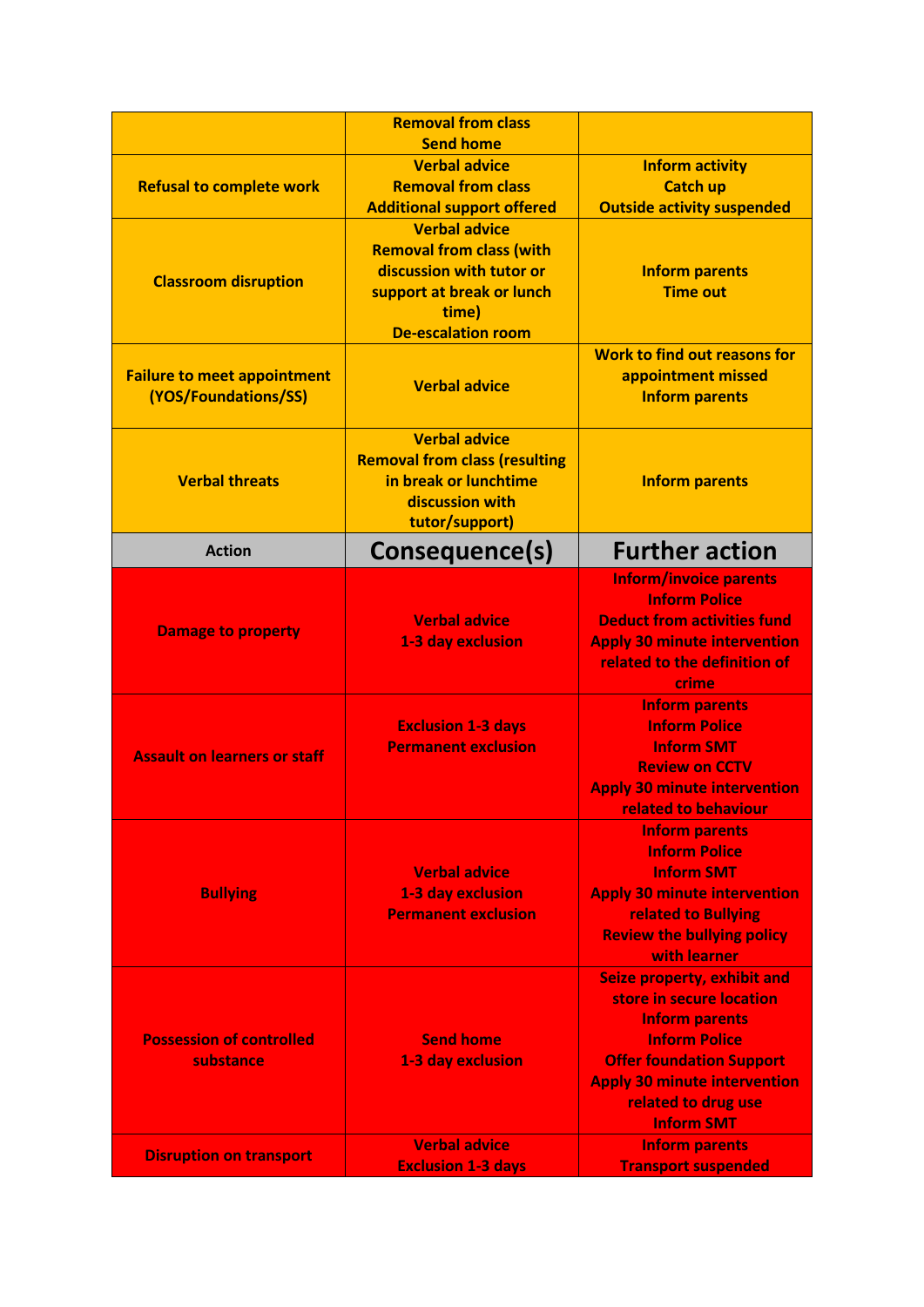|                                              | <b>Verbal advice</b>              | <b>Inform parents</b>                |  |
|----------------------------------------------|-----------------------------------|--------------------------------------|--|
| <b>Absconding</b>                            |                                   | <b>Inform WAT</b>                    |  |
|                                              |                                   | <b>Inform parents</b>                |  |
|                                              |                                   | <b>Inform Police</b>                 |  |
| <b>Social media interaction</b>              | <b>Verbal advice</b>              | <b>CPS Schools project</b>           |  |
| (threats/bullying)                           |                                   | intervention                         |  |
|                                              |                                   | <b>Apply 30 minute topic related</b> |  |
|                                              |                                   | <b>intervention</b>                  |  |
|                                              | <b>Verbal advice</b>              | <b>Inform parents</b>                |  |
| <b>Inciting poor behaviours in</b><br>others | <b>Exclusion 1-3 days</b>         | <b>Apply 30 minute topic related</b> |  |
|                                              |                                   | <b>intervention</b>                  |  |
|                                              | <b>Verbal advice to learner</b>   | <b>Inform parents</b>                |  |
|                                              |                                   | <b>Inform WAT</b>                    |  |
| <b>Absence without authority</b>             | <b>Verbal advice to parents</b>   | <b>Possible prosecution for non-</b> |  |
|                                              |                                   | attendance                           |  |
|                                              | <b>Verbal advice</b>              | <b>Inform parents</b>                |  |
| <b>Not following instructions on</b>         | <b>Activity suspended</b>         | <b>Activities suspended</b>          |  |
| off-site activity                            | <b>Future activities reviewed</b> |                                      |  |
|                                              |                                   | <b>Reviewed with learner</b>         |  |
| <b>Criminal behaviour outside of</b>         |                                   | <b>Support given (foundations</b>    |  |
| school                                       | <b>Verbal advice</b>              | etc)                                 |  |
|                                              |                                   | <b>Individualised interventions</b>  |  |
|                                              |                                   | offered                              |  |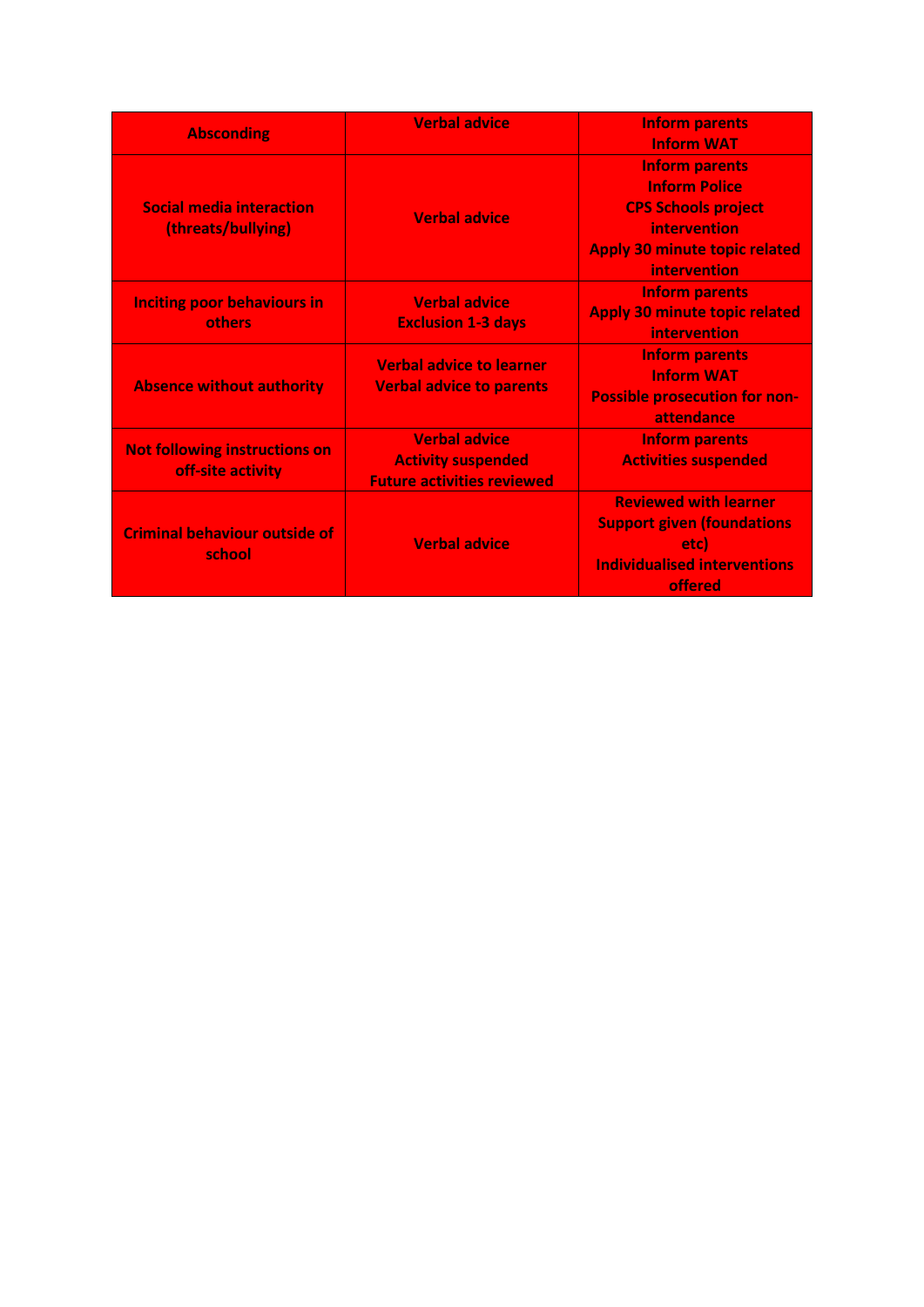Appendix B



# Individual Emotional Support Plan

| Learner: |  |
|----------|--|
|          |  |
|          |  |
|          |  |
|          |  |

| <b>Safe Faces</b>      | 1. |
|------------------------|----|
|                        | 2. |
|                        | 3. |
| <b>Safe Places</b>     | 1. |
|                        | 2. |
|                        | 3. |
| <b>Safe activities</b> | 1. |
|                        | 2. |
|                        | 3. |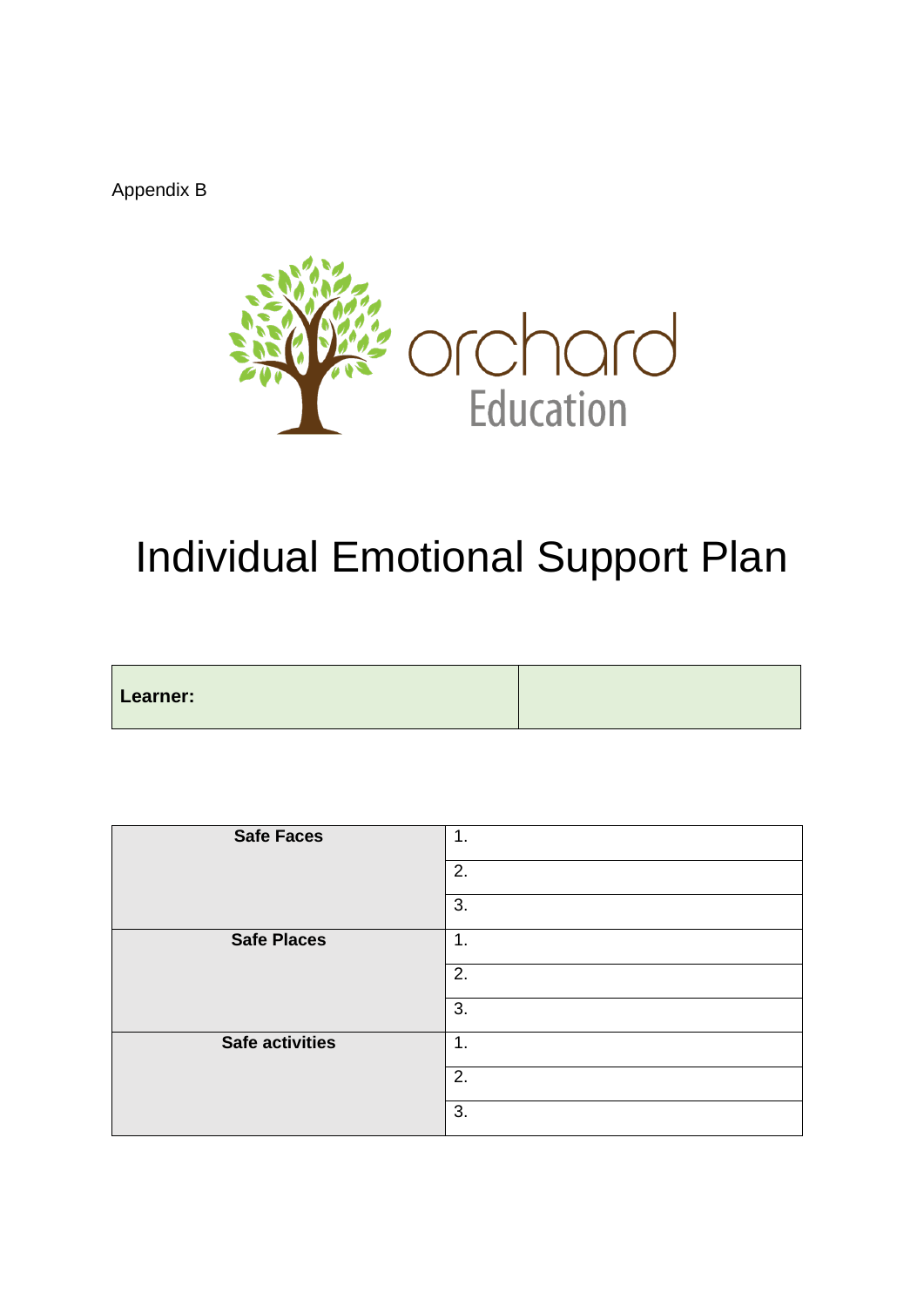| I find it difficult to<br>control my<br>emotions when<br>(Include date) | The emotions / actions I might<br>display are | My goals that will help<br>me in the future are | What Orchard staff can do to<br>help this |
|-------------------------------------------------------------------------|-----------------------------------------------|-------------------------------------------------|-------------------------------------------|
|                                                                         |                                               |                                                 |                                           |
|                                                                         |                                               |                                                 |                                           |
|                                                                         |                                               |                                                 |                                           |
|                                                                         |                                               |                                                 |                                           |
|                                                                         |                                               |                                                 |                                           |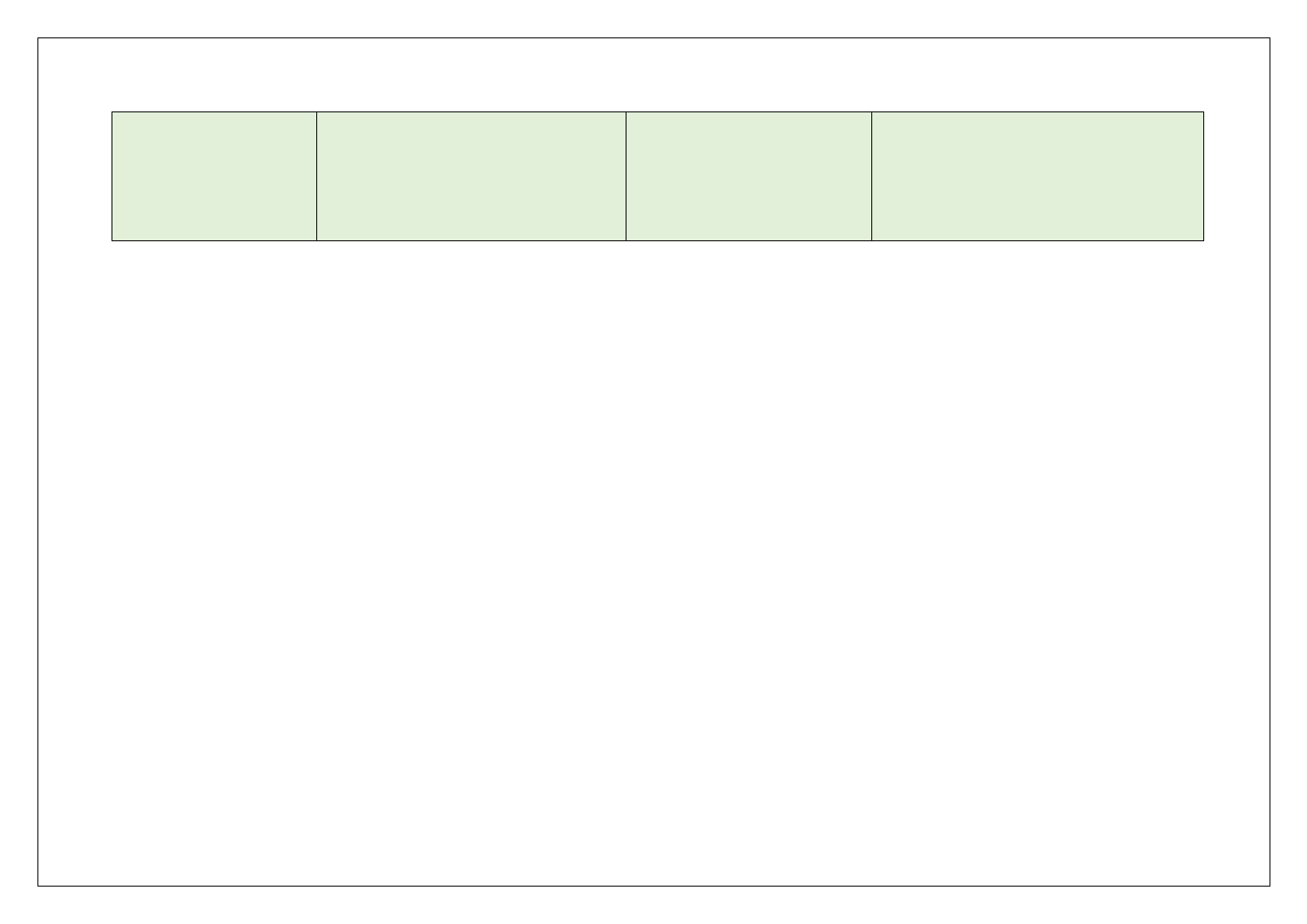Learner Voice – My goals for the year to improve my attitude and engagement in school

Staff comments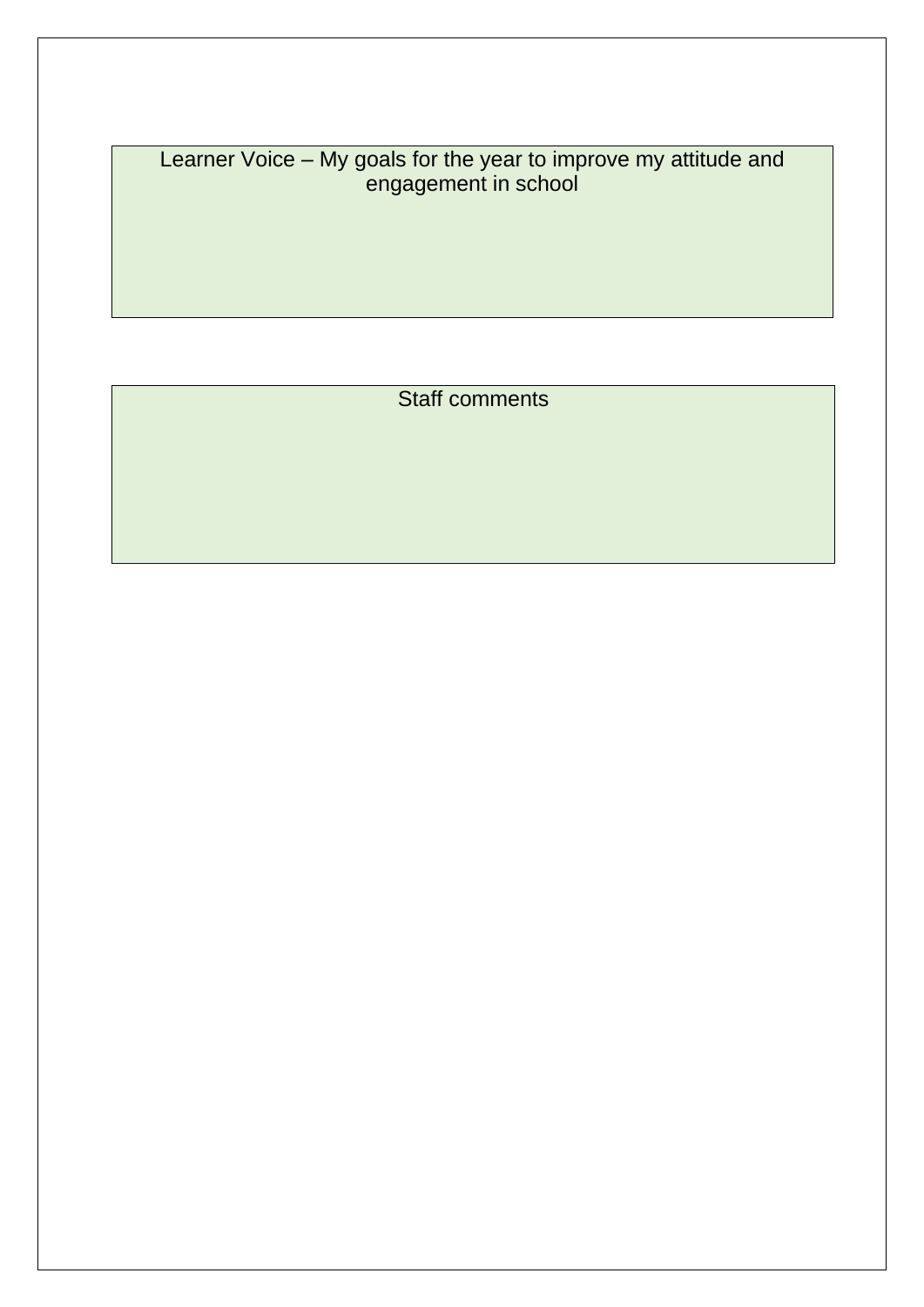#### **Emotional support guidance and stages of crisis**

In the event a physical intervention is required to support the learner whilst they are in an emotionally heightened state, this section of the plan will outline what strategies work most effectively when working through the stages highlighted in the stages of crisis outlined in the model below:



#### **Stage 1: Anxiety / Trigger**

In this stage – The (Learner name) is at the beginning of the stages of crisis and is displaying low level behaviours to suggest that something has happened that has caused them to go into a state of anxiety, reasons for this are highlighted at the beginning of this document. This stage where possible should be dealt with by members of staff within the classroom.

#### **Stage 2: Escalation**

In this stage – (Learner name) has been unable to calm and behaviour has further escalated and is now displaying potentially more volatile and aggressive behaviours. Strategies used by staff now much change to reduce the risk of a potential physical handling incident. Potential support strategies **must** include:

1. Calm stance – Staff must remain in control of their emotions and display a calm stance, arms by sides and relaxed. Position yourself strategically to give them a way out towards a safe space.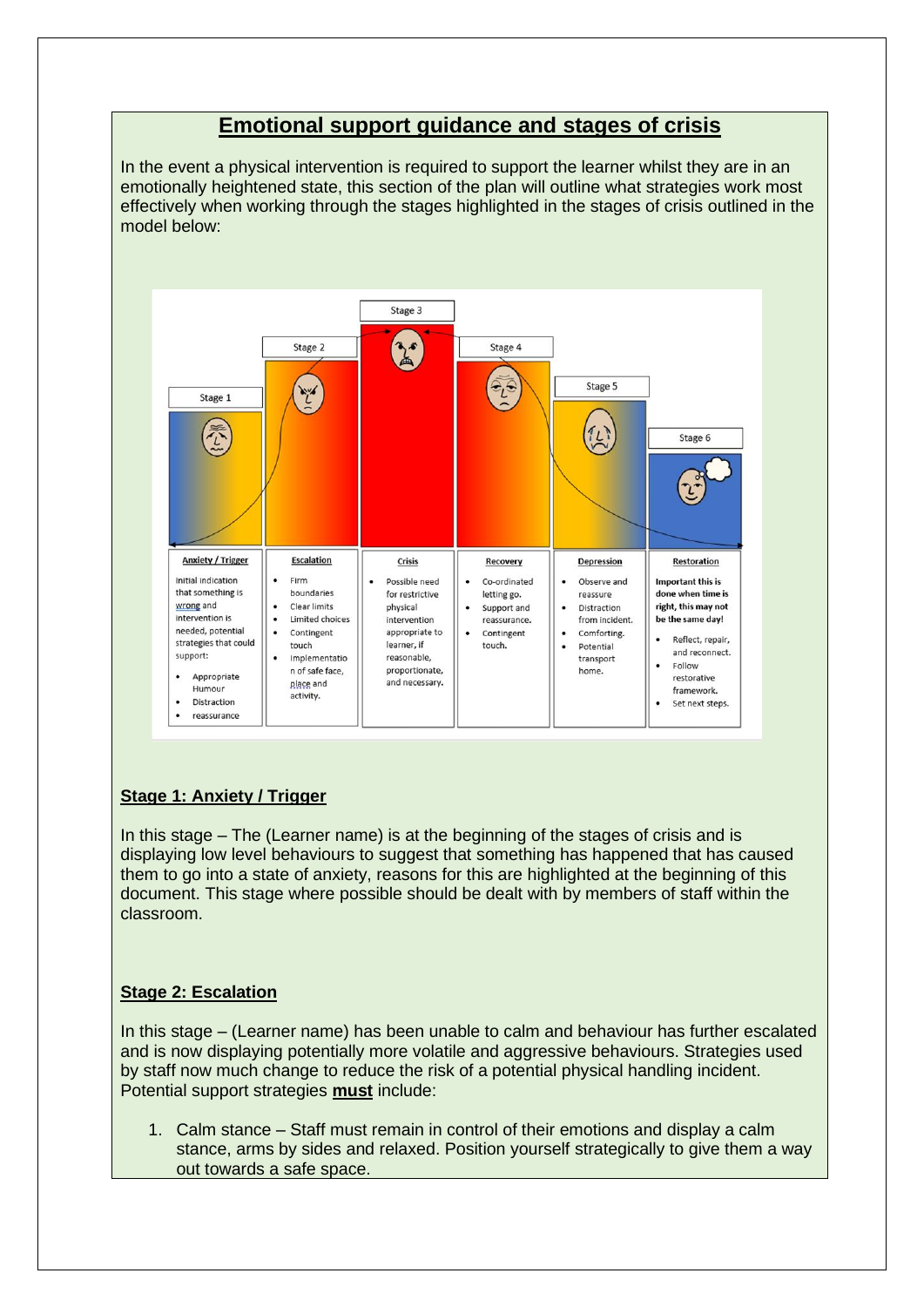- 2. Calm voice Lower, relaxed tone of voice.
- 3. Limited vocabulary key phrases rather than too much information, (I can see your upset, I'm here to help).
- 4. Firm boundaries and clear limits Explain simply what they need to do to turn it around, whilst explaining what the next course of action will be if they do not cooperate.
- 5. Implementation of safe face, safe place, and safe activity individualised to the learner.

### **Positive handling plan**

(to be filled in once a physical intervention has taken place)

#### **Stage 3: Crisis**

In this stage (Learner name) has lost control and it **MAY** be reasonable proportionate and necessary to physically intervene to ensure the learner is able to regain control, and ensure staff and learners are safe.

The following physical intervention strategies work most effectively for this learner when in crisis: (Tick appropriate)

| <u>HIG TUIDWING PHYSICAL INIGHEFINDI</u><br>crisis: (Tick appropriate) |   |
|------------------------------------------------------------------------|---|
| One person:                                                            |   |
| <b>Friendly hold</b>                                                   | П |
| Single person Double elbow                                             | П |
| Half shield                                                            | П |
| Two people:                                                            |   |
| Single elbow                                                           |   |
| Figure of 4                                                            | ┓ |
| Double elbow                                                           |   |
| <b>Seated hold:</b>                                                    |   |
| Single elbow (Chairs)                                                  |   |

To ensure the physical intervention is for the shortest time possible – the following de – escalation strategies are known to help the learner calm further:

1.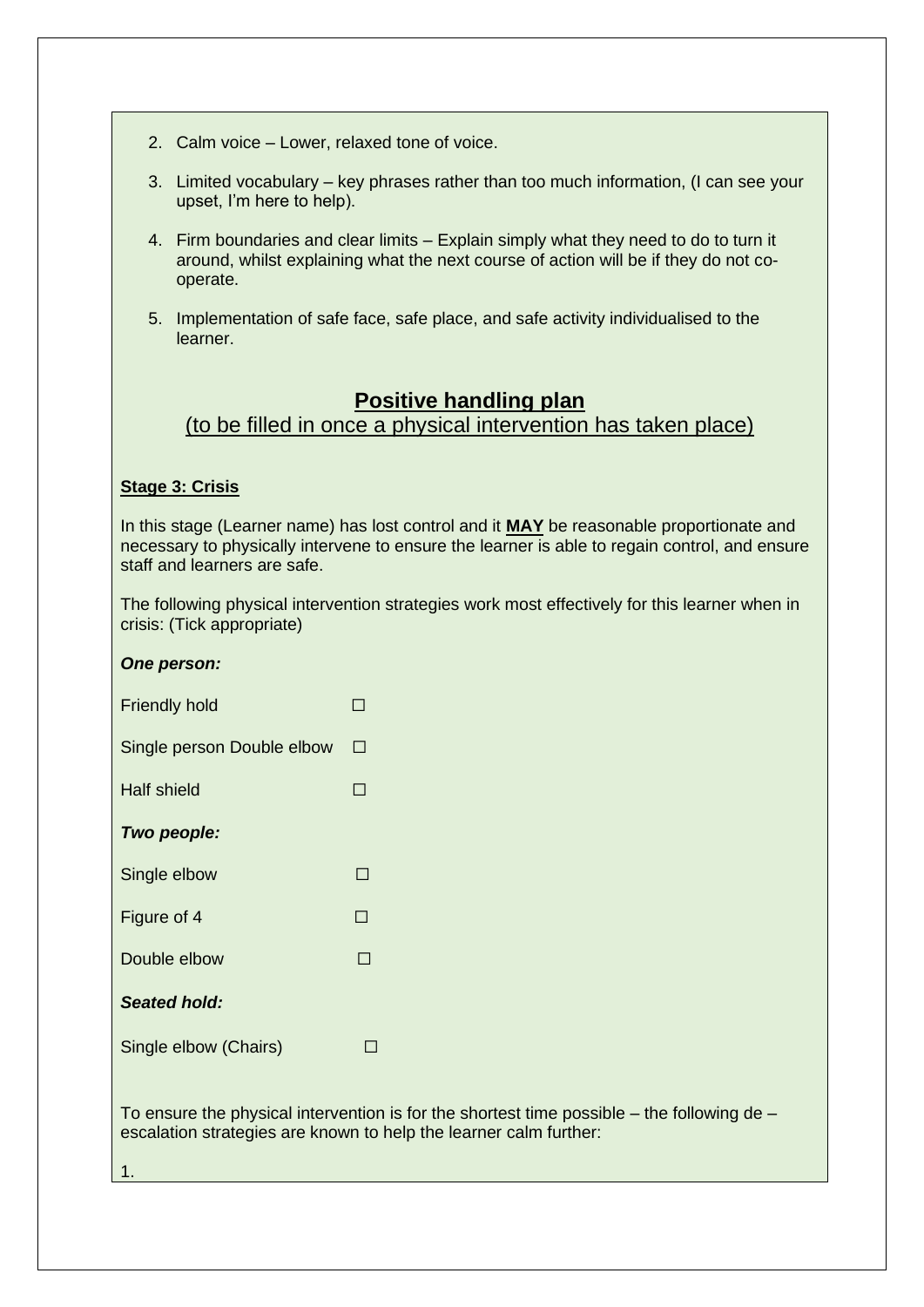| 2.                                                                                                                                                                                                                                                                                                                    |
|-----------------------------------------------------------------------------------------------------------------------------------------------------------------------------------------------------------------------------------------------------------------------------------------------------------------------|
| 3.                                                                                                                                                                                                                                                                                                                    |
| 4.                                                                                                                                                                                                                                                                                                                    |
| 5.                                                                                                                                                                                                                                                                                                                    |
| <b>Stage 4: Recovery</b>                                                                                                                                                                                                                                                                                              |
| In this stage it has become apparent that the learner is beginning to calm and is regaining<br>control. It is extremely important to continue to support the learner effectively through this<br>stage otherwise they can loop back into crisis.                                                                      |
| Strategies to support <b>MUST</b> include:                                                                                                                                                                                                                                                                            |
| 1. Co-ordinated letting go – If a physical intervention has taken place, a planned<br>disengagement must take place to safely come out of the intervention. This must be<br>done through the team teach model and be co-ordinated between the staff using the<br>intervention.                                        |
| 2. Take up time – Allow the learner time to calm at their own rate. A time limit should<br>not be set on this.                                                                                                                                                                                                        |
| 3. Implementation of safe face, safe place and safe activity.                                                                                                                                                                                                                                                         |
|                                                                                                                                                                                                                                                                                                                       |
| Other strategies that may support include:                                                                                                                                                                                                                                                                            |
| 1.                                                                                                                                                                                                                                                                                                                    |
| 2.                                                                                                                                                                                                                                                                                                                    |
| 3.                                                                                                                                                                                                                                                                                                                    |
| 4.                                                                                                                                                                                                                                                                                                                    |
| 5.                                                                                                                                                                                                                                                                                                                    |
| <b>Stage 5: Depression</b>                                                                                                                                                                                                                                                                                            |
| During this stage the learner has sufficiently calmed but may be in a state of depression and<br>exhaustion due to their emotionally heightened state and the potential impact of a physical<br>intervention. The learner must be supported effectively at this stage to ensure they do not<br>loop back into crisis. |
| Strategies that <b>MUST</b> be used:                                                                                                                                                                                                                                                                                  |

1. Monitoring – Learners must be closely monitored to ensure they are not suffering from any form of injury from physical intervention, and to ensure their mental state is okay following their emotionally heightened state.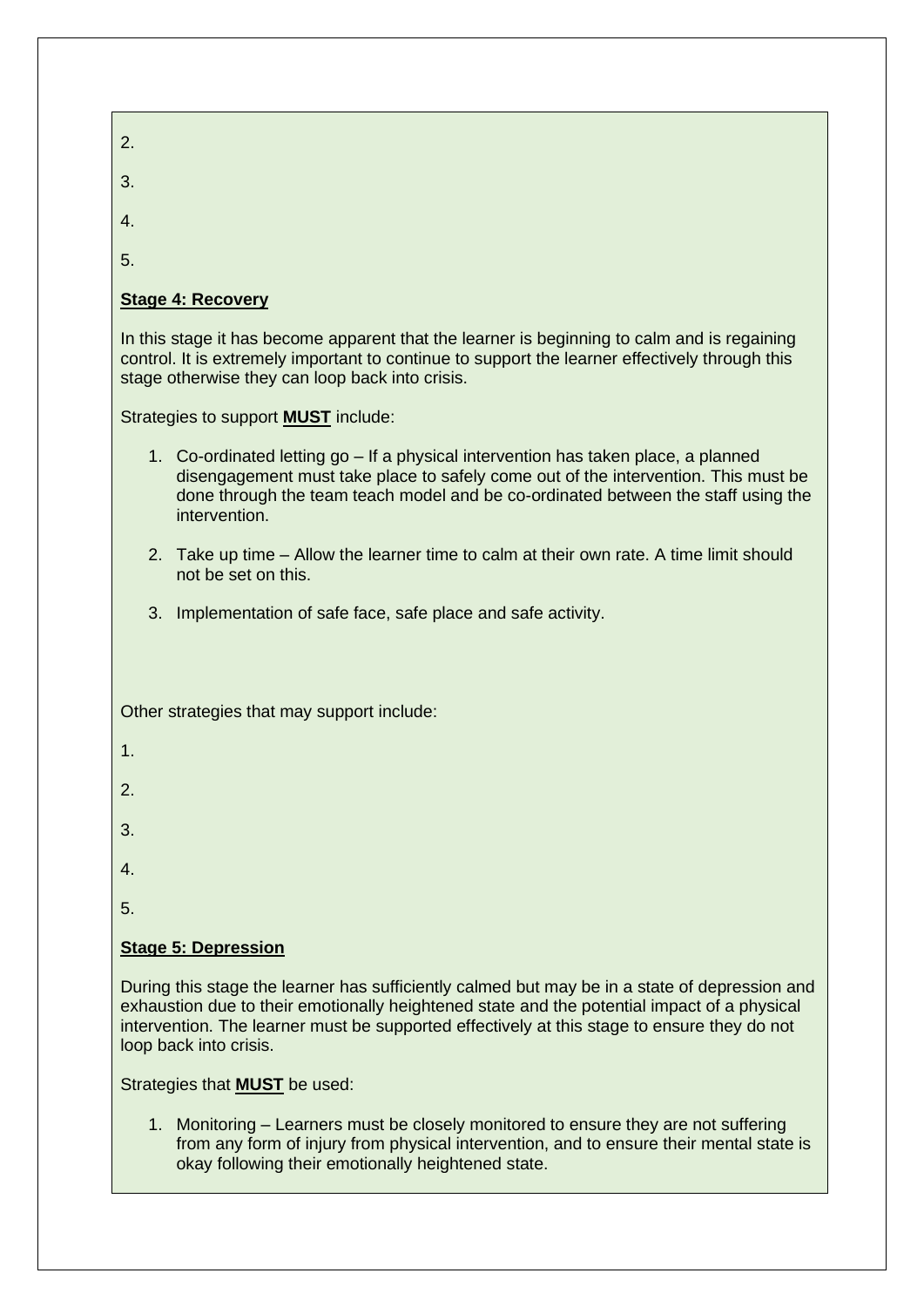2. Limited expectations – The learner should not be expected to follow their usual timetable whilst in this stage, alterations should be made to ensure they are safe, this may include potentially going home.

Other strategies may include:

- 1.
- 2.
- 3.
- 
- 4.
- 5.

#### **Stage 6: Restoration**

This stage is a vitally important stage for the learner to be able to reflect on what had happened following an incident, to ensure learning takes place and steps are put in place to ensure the likelihood of it happening again is reduced. It is also important to repair any harm that may have occurred during the incident, whether this is physical damage or damage to relationships.

The school's restorative framework must be followed at this stage when appropriate for the learner, it may not be on the same day as it depends when the learner is ready. The following questions must be explored with the learner post incident:

- What happened?
- What were you thinking of at the time?
- What have you thought about since?
- Who has been affected by what happened?
- In what way have they been affected?
- What do you think you need to do to make things right?

**These restorative questions can be used in addition to the CBT hot cross bun.**

#### **Examples of Potential strategies to be used staff**

- Distraction Different distraction techniques to be used to divert the learner's attention, based on their specific interests, appropriate humour may be used to distract the learner.
- Change of face Swapping the member of staff supporting the child, through no fault of their own it could be a member of staff who has caused the anxiety and a change of face could support the learner to calm more effectively.
- Persuasion Using the relationship you have with the learner to persuade them to make the right choice.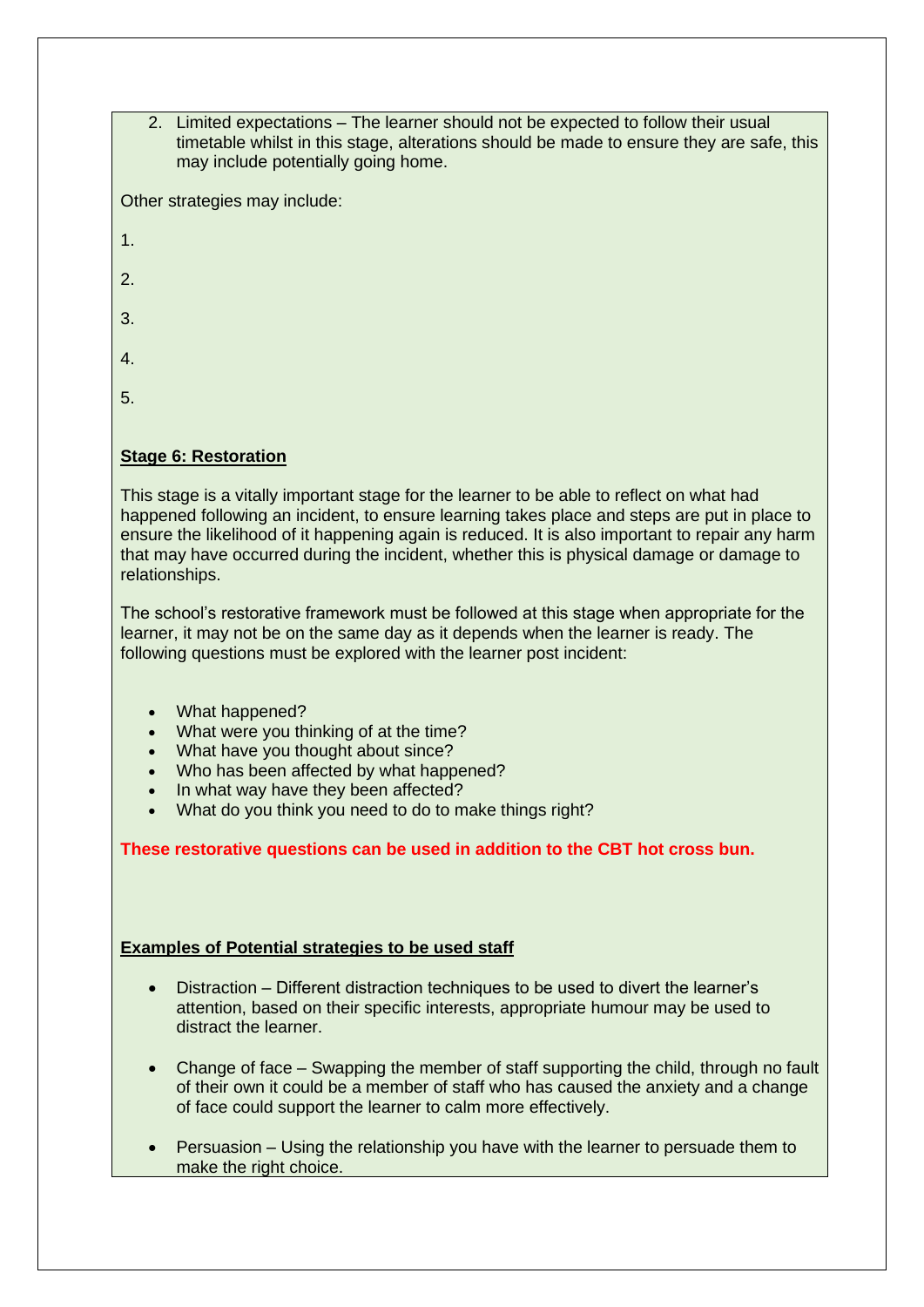- Take up time Giving the learner time to take in what has been asked of them, give them an instruction, and then come back to them when they have had time to process the information.
- Reassurance Supporting the learner to understand that they can turn their behaviour around, and that everything will be okay.
- Option offered Give the learner an option of something different to do, especially if the work has caused their anxiety, then when calm exploring why it made them anxious.
- Time out offered / directed Give the learner a way out to get away from a situation – have a safe place to go to enable the learner to calm effectively.
- Appropriate touch This can be used to both direct the learner using a physical prompt to move in a specific direction, or it may be used as a comforting tool to support the learner whilst they are emotional.
- Praise Focussing on what they are doing well rather than the negative.
- Verbal reminders and support.
- Choices, limits, consequences Give the learner a maximum of 3 choices rather than overloading them with information. And simply explain the consequences of what each choice will bring.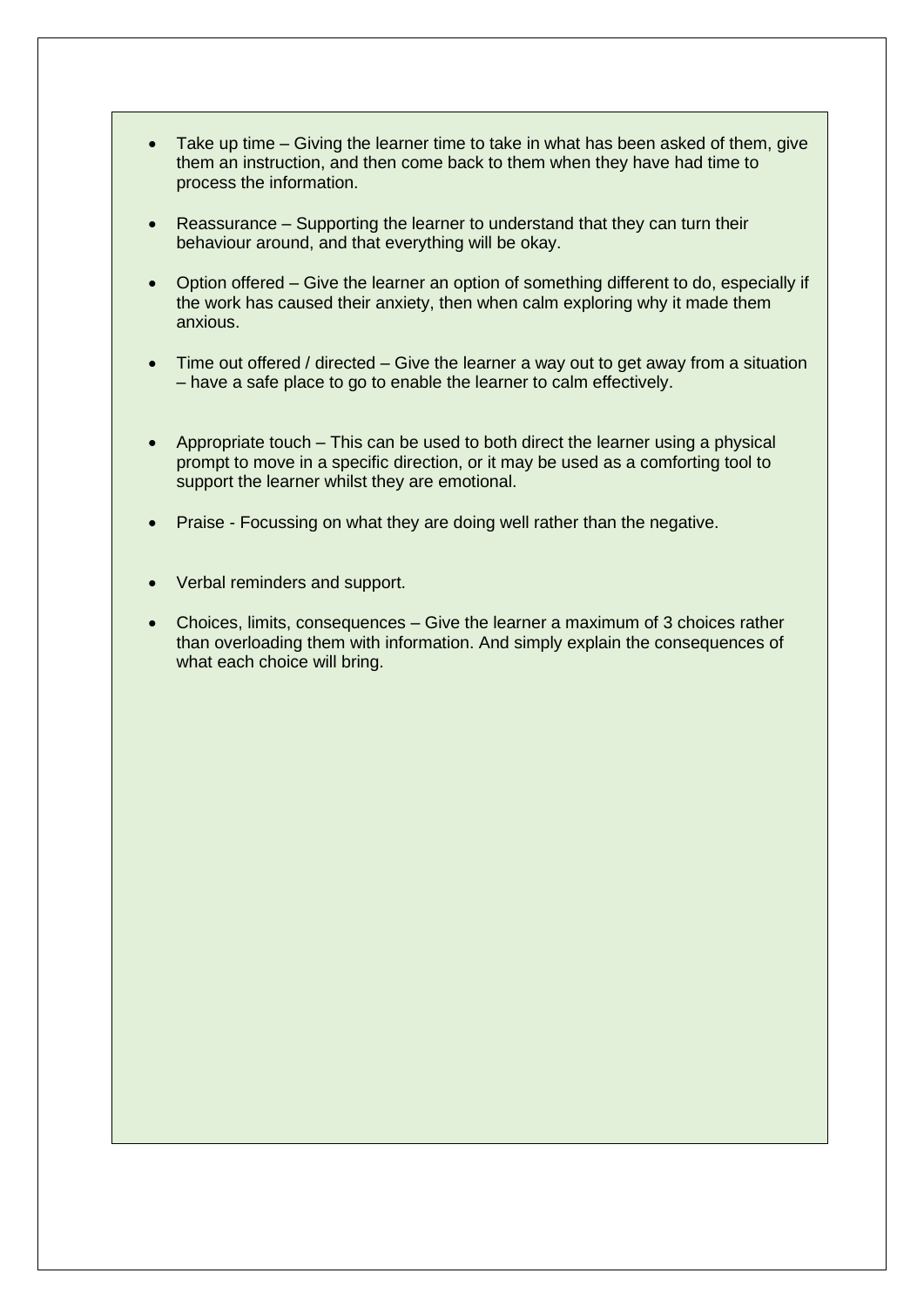| <b>Summary of Progress</b>                                 |                                                    |                               |  |
|------------------------------------------------------------|----------------------------------------------------|-------------------------------|--|
|                                                            | Autumn                                             |                               |  |
| <b>Incidents</b>                                           | <b>Exclusions</b>                                  | <b>Physical interventions</b> |  |
|                                                            |                                                    |                               |  |
| Total:                                                     | Total:                                             | Total:                        |  |
|                                                            |                                                    |                               |  |
|                                                            | <b>SMT</b> comments                                |                               |  |
|                                                            |                                                    |                               |  |
|                                                            |                                                    |                               |  |
|                                                            |                                                    |                               |  |
|                                                            | <b>Spring</b>                                      |                               |  |
| <b>Incidents</b>                                           | <b>Exclusions</b><br><b>Physical interventions</b> |                               |  |
|                                                            |                                                    |                               |  |
| Total:                                                     | Total:                                             | Total:                        |  |
| Overview of progress - Positives and Areas for improvement |                                                    |                               |  |
|                                                            |                                                    |                               |  |
| <b>SMT</b> comments                                        |                                                    |                               |  |
|                                                            |                                                    |                               |  |
|                                                            |                                                    |                               |  |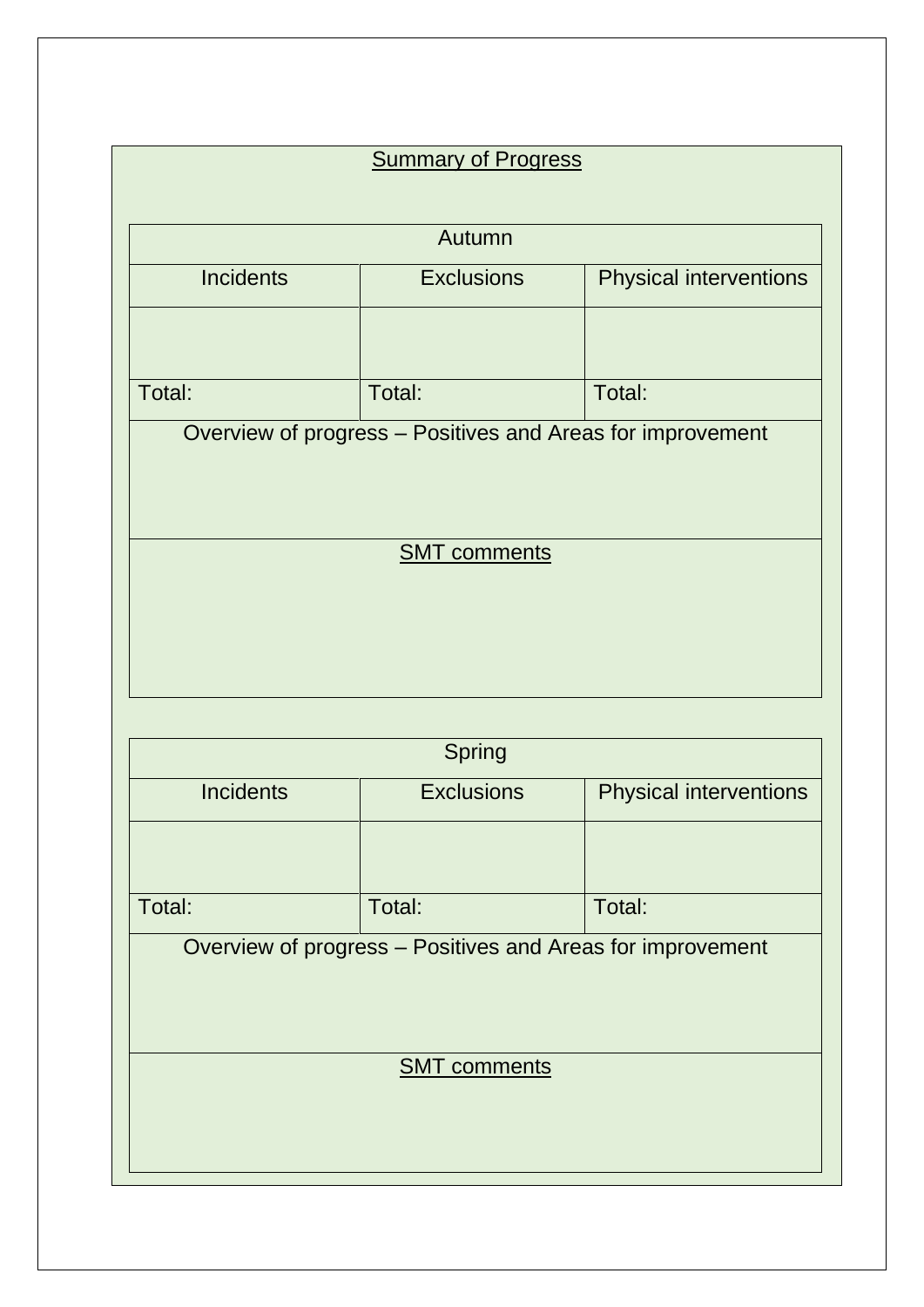|                                                            | <b>Summer</b>     |                               |  |  |
|------------------------------------------------------------|-------------------|-------------------------------|--|--|
| <b>Incidents</b>                                           | <b>Exclusions</b> | <b>Physical interventions</b> |  |  |
|                                                            |                   |                               |  |  |
| Total:                                                     | Total:            | Total:                        |  |  |
| Overview of progress - Positives and Areas for improvement |                   |                               |  |  |
|                                                            |                   |                               |  |  |
|                                                            |                   |                               |  |  |
| <b>SMT</b> comments                                        |                   |                               |  |  |
|                                                            |                   |                               |  |  |
|                                                            |                   |                               |  |  |
|                                                            |                   |                               |  |  |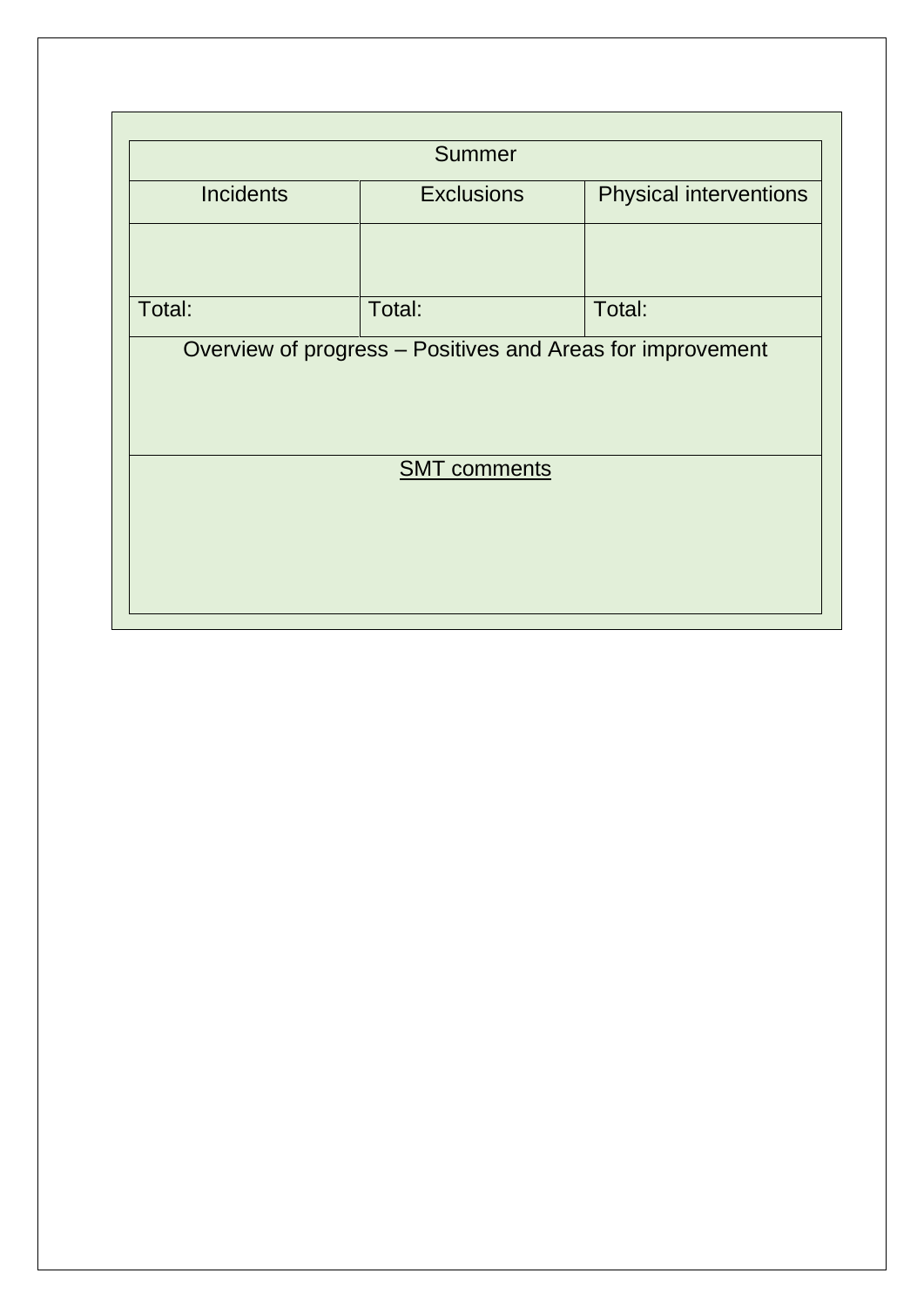#### Appendix C

# **Orchard Reflective Think Sheet**



How were you feeling? (Circle the correct feelings)



#### What were you thinking?

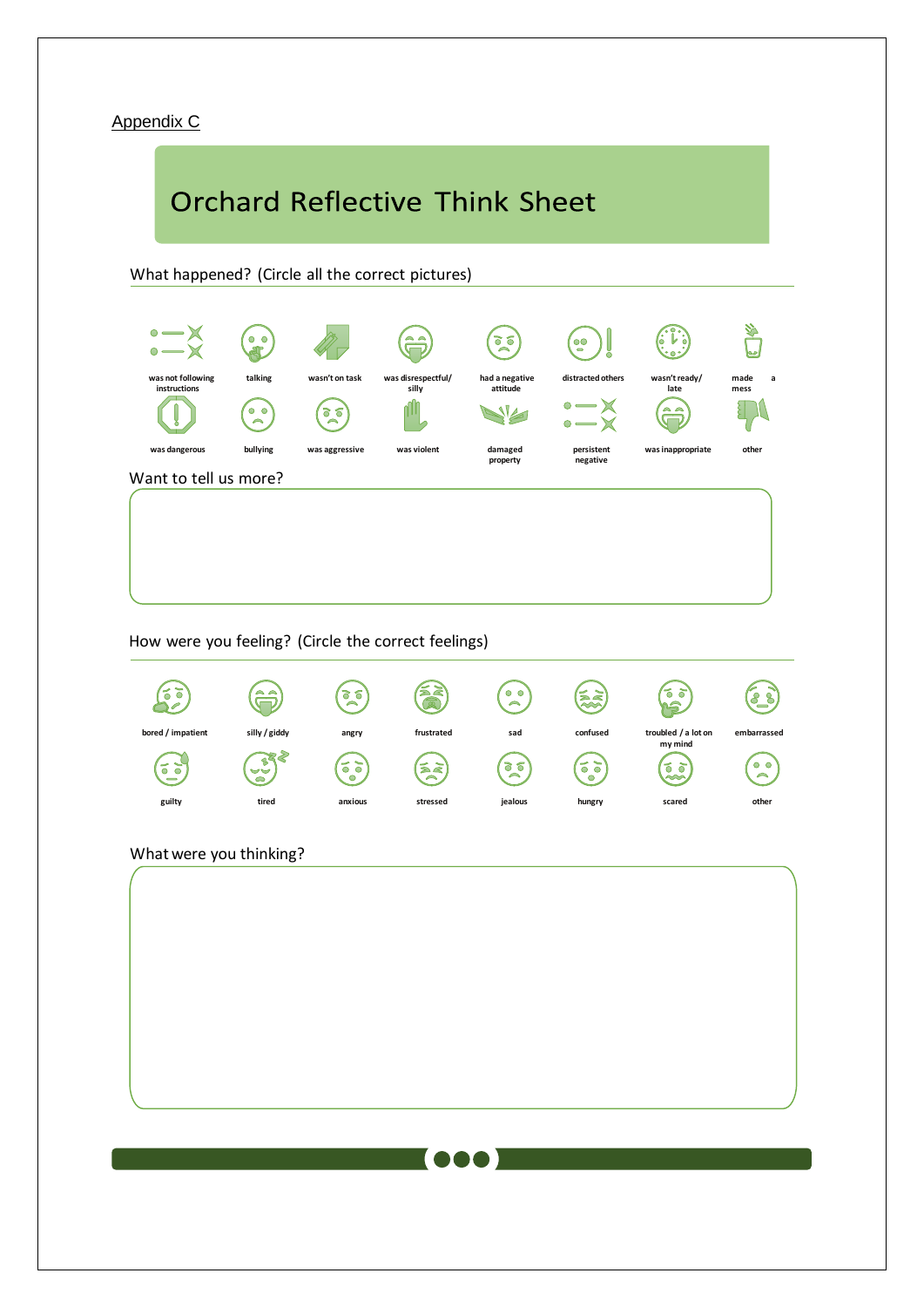Appendix D

## **Learner's Acceptable actions Agreement (AAA)**

| Learner Name | <b>Year group/Class</b> |  |
|--------------|-------------------------|--|
| Attendance   | No of Incidents         |  |

| <b>Reason for Agreement</b> |  |
|-----------------------------|--|
|                             |  |

| What is working well         | What is not working well |  |  |
|------------------------------|--------------------------|--|--|
|                              |                          |  |  |
| <b>Supportive next steps</b> |                          |  |  |
|                              |                          |  |  |
|                              |                          |  |  |
|                              |                          |  |  |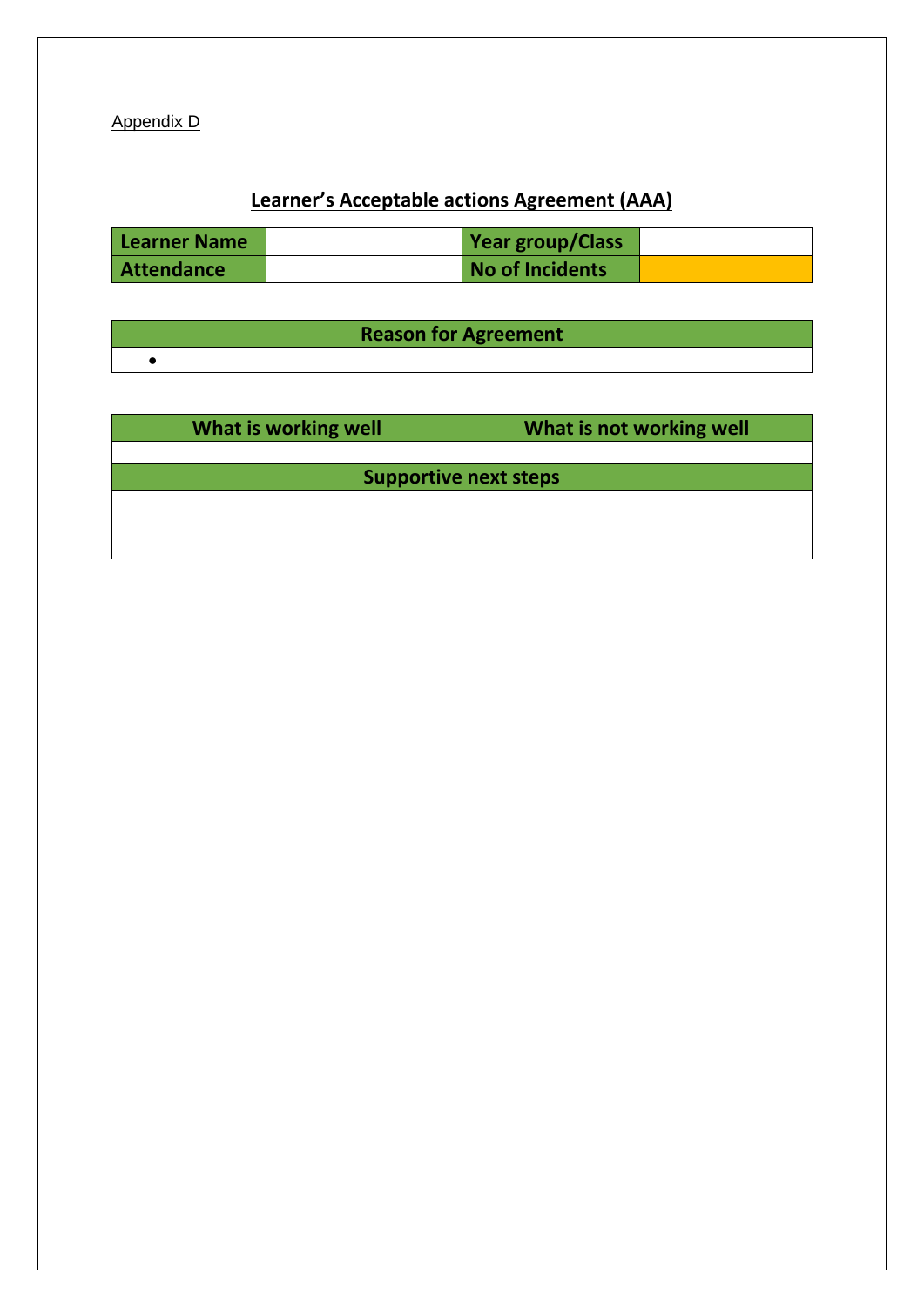| <b>Agreement moving forward</b> |  |  |  |
|---------------------------------|--|--|--|
|                                 |  |  |  |
|                                 |  |  |  |
|                                 |  |  |  |
|                                 |  |  |  |
|                                 |  |  |  |
|                                 |  |  |  |
|                                 |  |  |  |
|                                 |  |  |  |
|                                 |  |  |  |
|                                 |  |  |  |
|                                 |  |  |  |
|                                 |  |  |  |
|                                 |  |  |  |
|                                 |  |  |  |
|                                 |  |  |  |
|                                 |  |  |  |
|                                 |  |  |  |
|                                 |  |  |  |
|                                 |  |  |  |
|                                 |  |  |  |
|                                 |  |  |  |
|                                 |  |  |  |
|                                 |  |  |  |
|                                 |  |  |  |
|                                 |  |  |  |
|                                 |  |  |  |
|                                 |  |  |  |

| <b>Review targets</b>                                                         |  |  |  |
|-------------------------------------------------------------------------------|--|--|--|
| <b>Target (Indicate Red, Amber, Green)</b><br><b>New Target (if required)</b> |  |  |  |
|                                                                               |  |  |  |
|                                                                               |  |  |  |
|                                                                               |  |  |  |
|                                                                               |  |  |  |
|                                                                               |  |  |  |
|                                                                               |  |  |  |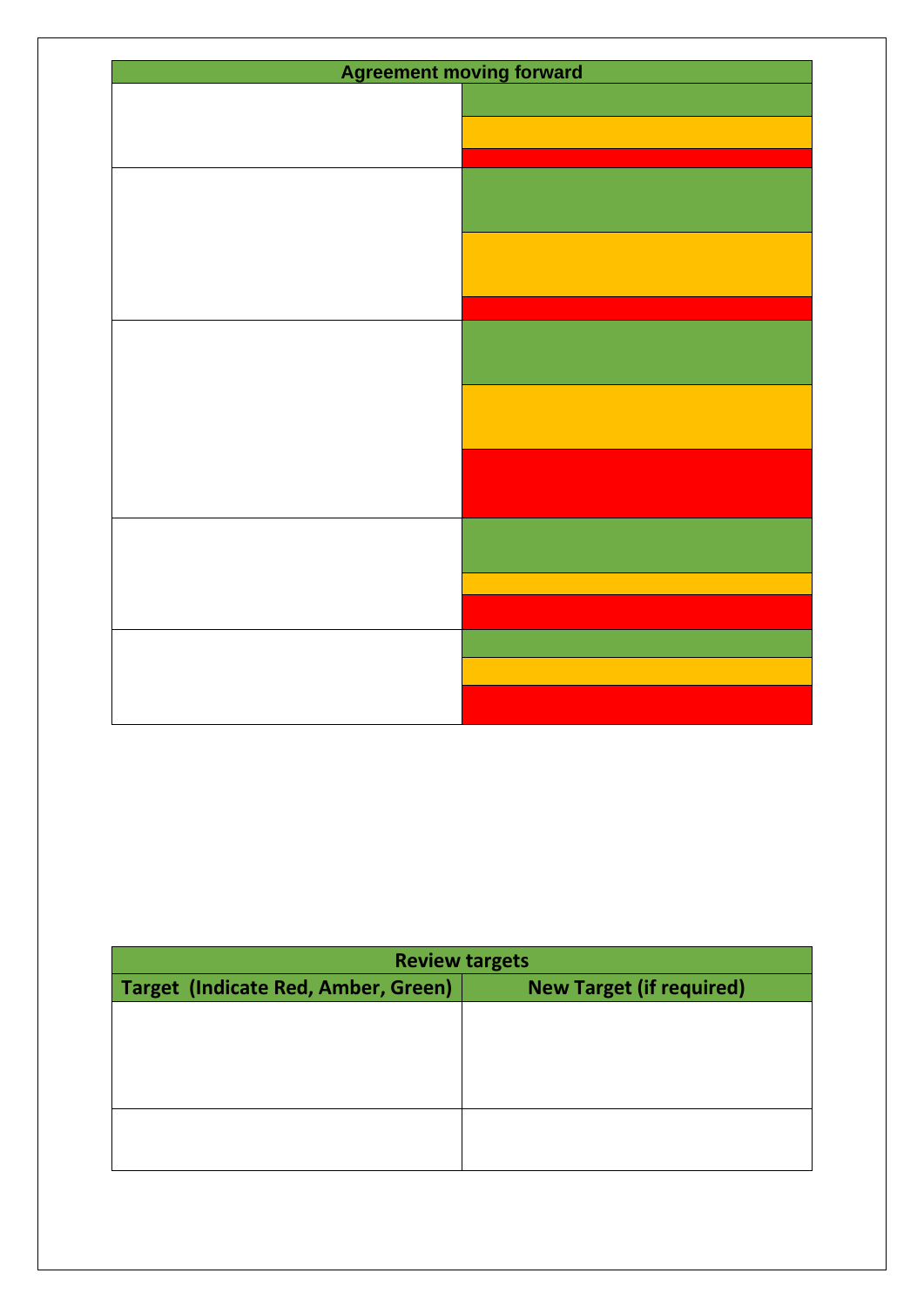## **Initial agreement:**

| Management signature: | Date: |
|-----------------------|-------|
| Parent Signature:     | Date: |
| Learner signature:    | Date: |

#### **Review:**

| Management Signature: | Date: |
|-----------------------|-------|
| Parent Signature:     | Date: |
| Learner Signature:    | Date: |

#### **Review:**

| Management Signature: | Date: |
|-----------------------|-------|
| Parent Signature:     | Date: |
| Learner Signature:    | Date: |